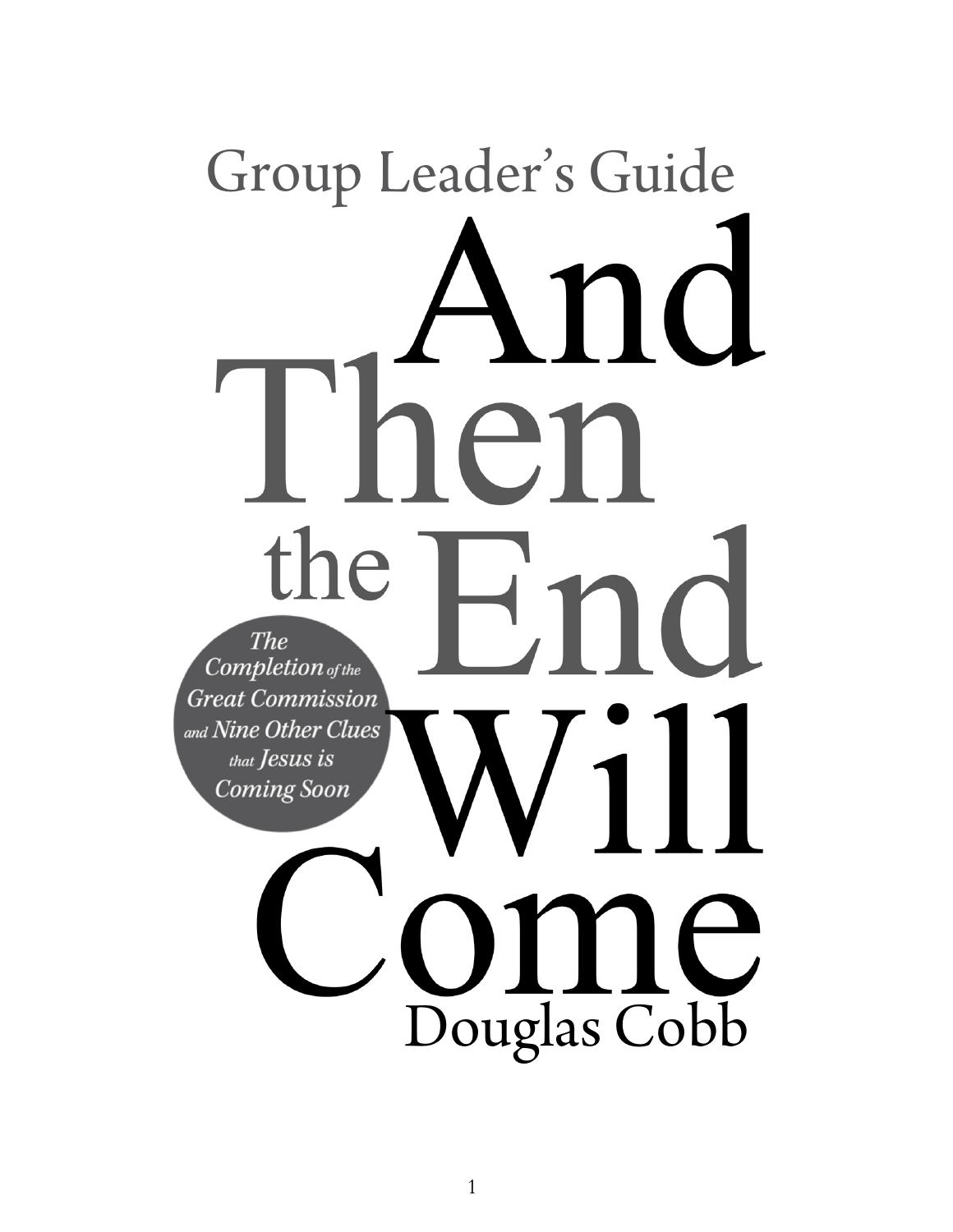#### © 2021 by Douglas Cobb

All Scripture quotations, unless otherwise indicated, are taken from the Holy Bible, New International Version®, NIV®. Copyright ©1973, 1978, 1984, 2011 by Biblica, Inc.™ Used by permission of Zondervan. All rights reserved worldwide. www.zondervan.com The "NIV" and "New International Version" are trademarks registered in the United States Patent and Trademark Office by Biblica, Inc.™

Scripture quotations marked CEB are taken from the Common English Bible®, CEB®, copyright © 2010, 2011 by Common English Bible.™ Used by permission. All rights reserved worldwide. The "CEB" and "Common English Bible" trademarks are registered in the United States Patent and Trademark Office by Common English Bible. Use of either trademark requires the permission of Common English Bible.

Scripture quotations marked ESV are from the ESV® Bible (The Holy Bible, English Standard Version®), copyright © 2001 by Crossway, a publishing ministry of Good News Publishers. Used by permission. All rights reserved. Scripture quotations marked GNT are from the Good News Translation in Today's English Version, Second Edition. Copyright © 1992 by American Bible Society. Used by Permission.

Scripture quotations marked NLT are taken from the Holy Bible, New Living Translation, copyright © 1996, 2004, 2007, 2013, 2015 by Tyndale House Foundation. Used by permission of Tyndale House Publishers, Inc., Carol Stream, Illinois 60188. All rights reserved.

Scripture quotations marked TLB are taken from The Living Bible copyright ©1971. Used by permission of Tyndale House Publishers, Carol Stream, Illinois 60188. All rights reserved.

Cover design by Micah Kandros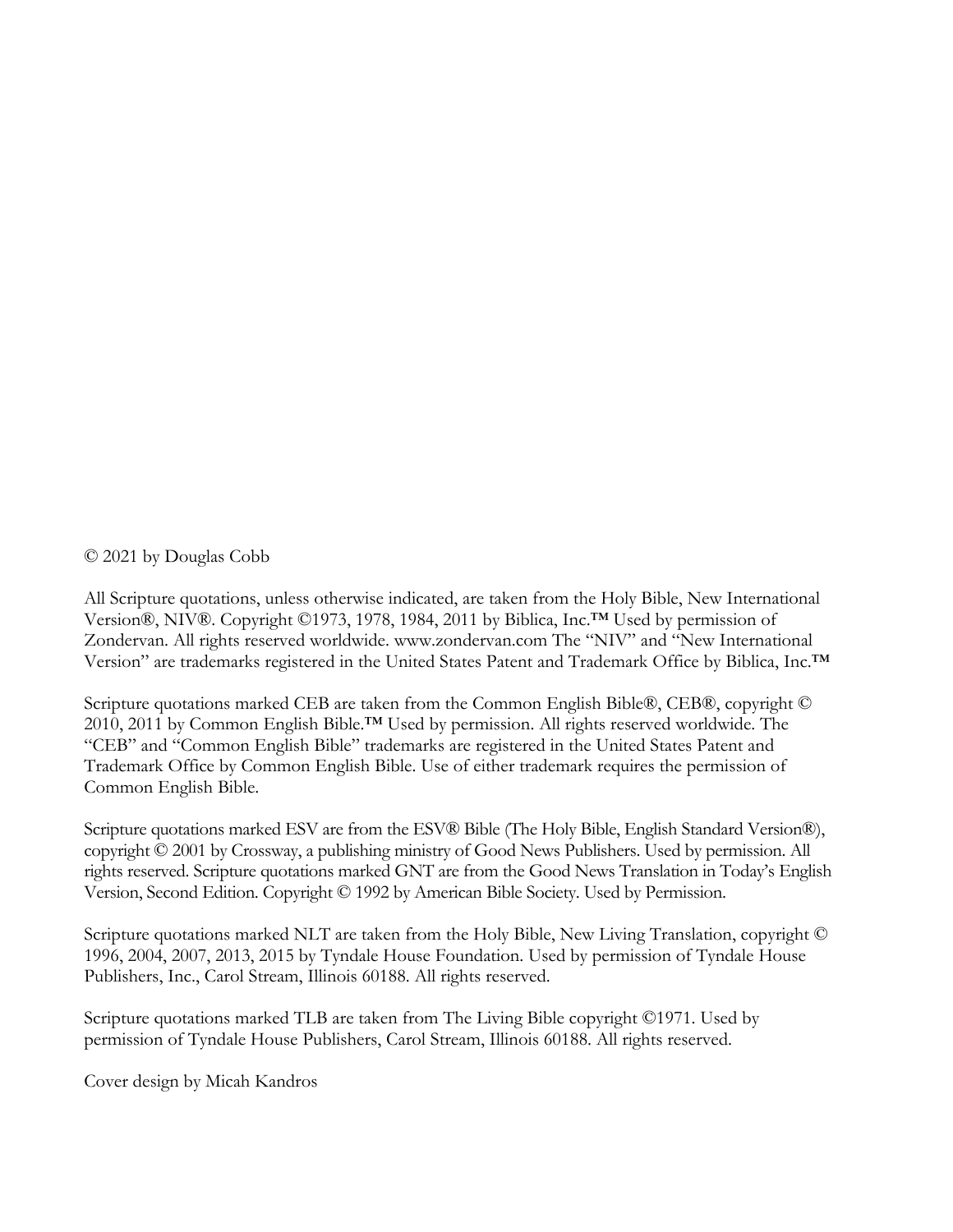# **Table of Contents**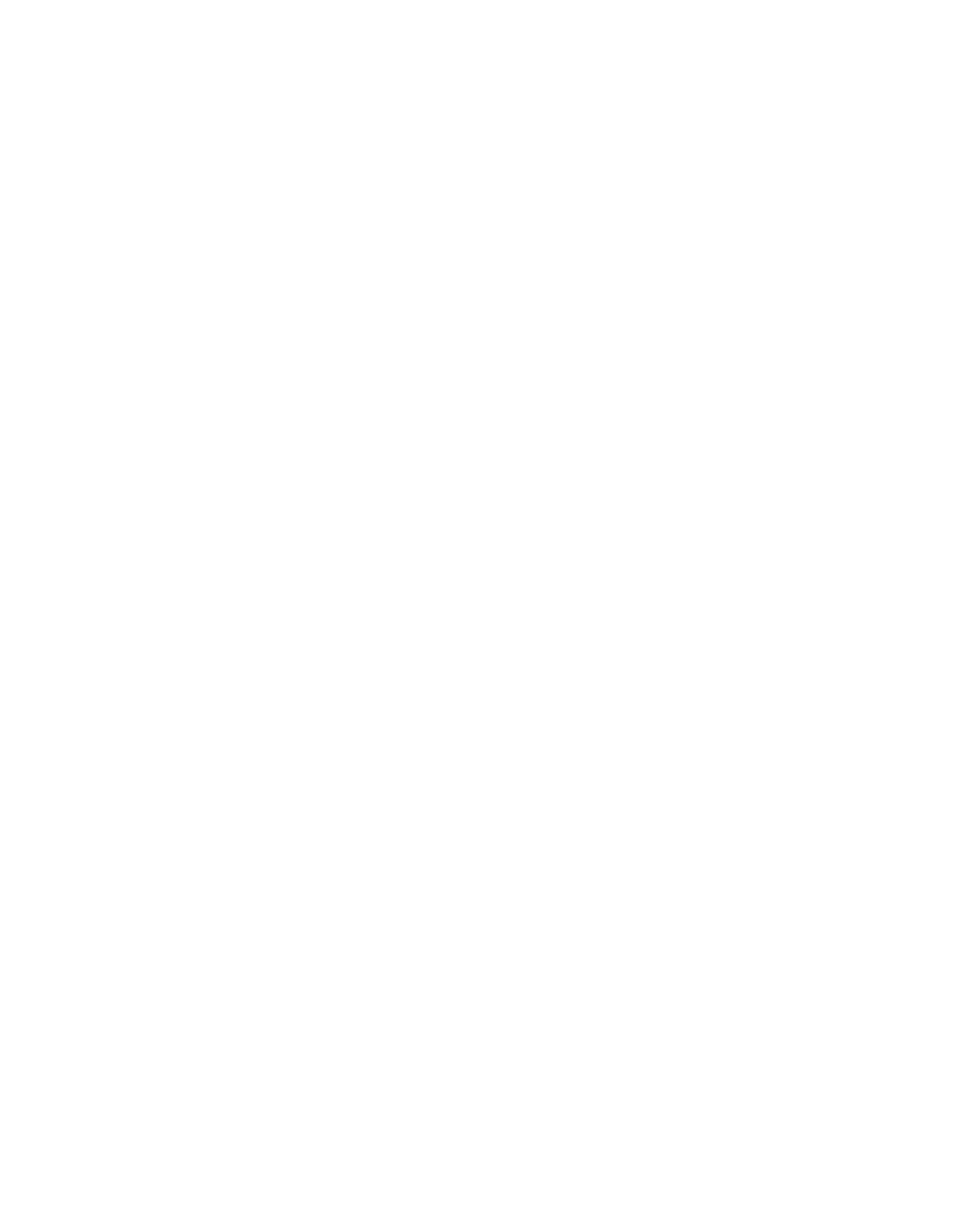# **Introduction**

Thank you for downloading the *And Then the End Will Come Group Leader's Guide*!

This seven-week curriculum is a companion to the book *And Then the End Will Come* and the *And Then the End Will Come Personal Study Guide*. It is designed to help you lead a small group to explore and apply main ideas presented in the book:

- Jesus promised he would return to gather his people and establish his eternal kingdom.
- Contrary to what many believe, the Bible teaches that it is possible to know that we are living in the season of Jesus' second coming. As Jesus says in Matthew 24:33, "Even so, when you see all these things, you know that it is near, right at the door."
- The Great Commission is nearing completion. By whatever finish line you choose—believers in every people group, the Bible in every language, or a body of Christ (a church) in very place—the global church is nearing the end of the race.
- Jesus explicitly linked his return to the completion of that task, saying "this gospel" of the kingdom will be preached in the whole world as a testimony to all nations, and then the end will come" (Matthew 24:14)
- There are other biblical clues—the regathering of Israel, the prophecies of Daniel 12 and Hosea 5 and 6, the prophecy of "the days of Noah" in Matthew 24:37, and others—that confirm the promise of Matthew 24:14.
- If it's true that Jesus is coming soon, those who belong to him want to prepare ourselves so that we can stand firm in these last days and be a holy Bride, "without stain or wrinkle or any other blemish, but holy and blameless," at the time of his return.
- God has promised amazing things for his people in eternity—things so spectacular that the Bible says no one can even imagine what they will be like. Looking forward to these things should help us be more enthusiastic about Jesus' return.

If you just need a curriculum for your weekly group meeting, you can use this *Group Leader's Guide* alone. If your group enjoys daily study in addition to your weekly meeting, they can use the *And Then the End Will Come Personal Study Guide* to direct their daily study.

## **The Leader's Guide**

For each weekly meeting, this *Group Leader's Guide* offers

- A summary of the main ideas you want your group to understand
- A list of the key scriptures covered in the lesson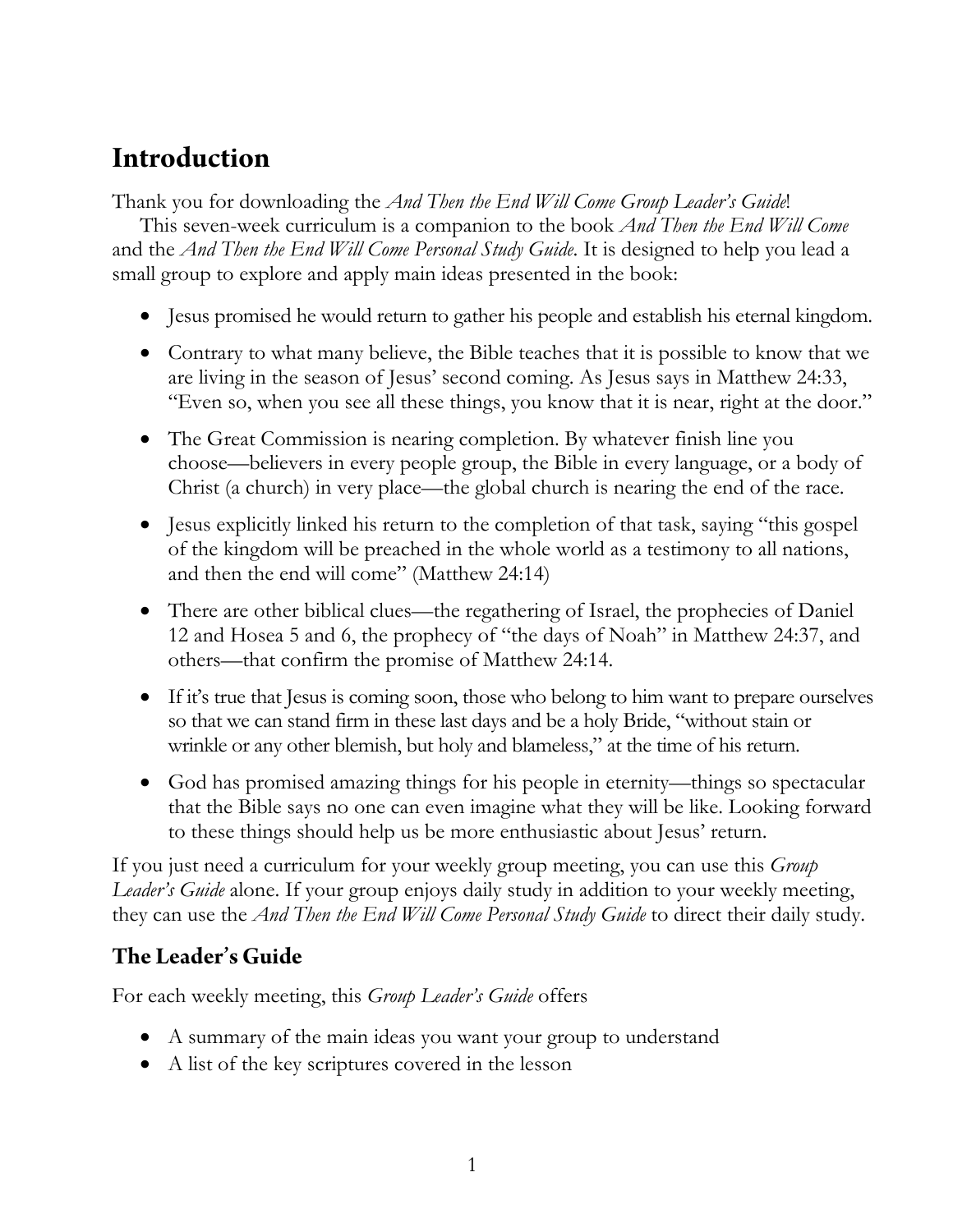- Guidance about disagreements or confusion that may arise from that lesson
- A proposed agenda for the meeting, including an icebreaker question, exploratory questions, and applications questions.

This *Group Leader's Guide* is just that: a guide. You are free to use or not use anything in the book. Particularly, the questions in each lesson are suggestions. Don't feel like you have to get through all of them, and feel free to choose others from the *Personal Study Guide* or come up with you own. The key is to make sure your group members get the main ideas.

The questions in this *Guide* and the *Personal Study Guide* are intended to stimulate deeper exploration and application of the daily scripture readings. In many cases, there are not "right answers" to the questions. I may have had answers in mind when I wrote them, but I find that others often see things I missed. In your discussion, be open to a range of answers. The key is to use the question and the discussion to guide folks toward the main ideas.

Each week's schedule begins with an icebreaker question designed to ease the group into conversation. If your group is comfortable with one another and easily moves into discussion, you can skip the icebreaker. Or, if you prefer, instead of using the icebreaker, you could ask folks to share something they learned from the week's study, something they didn't understand, or a question about the material.

The videos are designed to present the main ideas for each session briefly and clearly. You can view or download them from AndThentheEndWillCome.com. Again, though, you are free to use or not use the videos. If you think they'll help you, use them; if not, use that time to go deeper into the Explore and Apply questions.

#### **Preparing to Lead**

As your group's leader, you'll want to read the entire book before the first meeting of your group. Reading ahead will help you see how the lessons fit together and understand how questions raised by group members may be addressed in later ones.

Each week before you lead, you'll want to read the chapters for that week and do the daily studies in the *And Then the End Will Come Personal Study Guide*. Even if your group isn't doing the daily study, doing those lessons will help you dig into the scriptures behind the concepts for that week and prepare you to lead effectively.

On the day of your group meeting, review the chapters and the questions in this Guide for that week's session, so that the material is fresh. Take a minute or two to decide which questions you want to emphasize, if there are any you want to add (from the *Personal Study Guide* or from your own imagination), or if there are any you want to skip.

Last but not least, be sure to pray for God to equip you to lead and to open the hearts and minds of your group to receive what he has for them.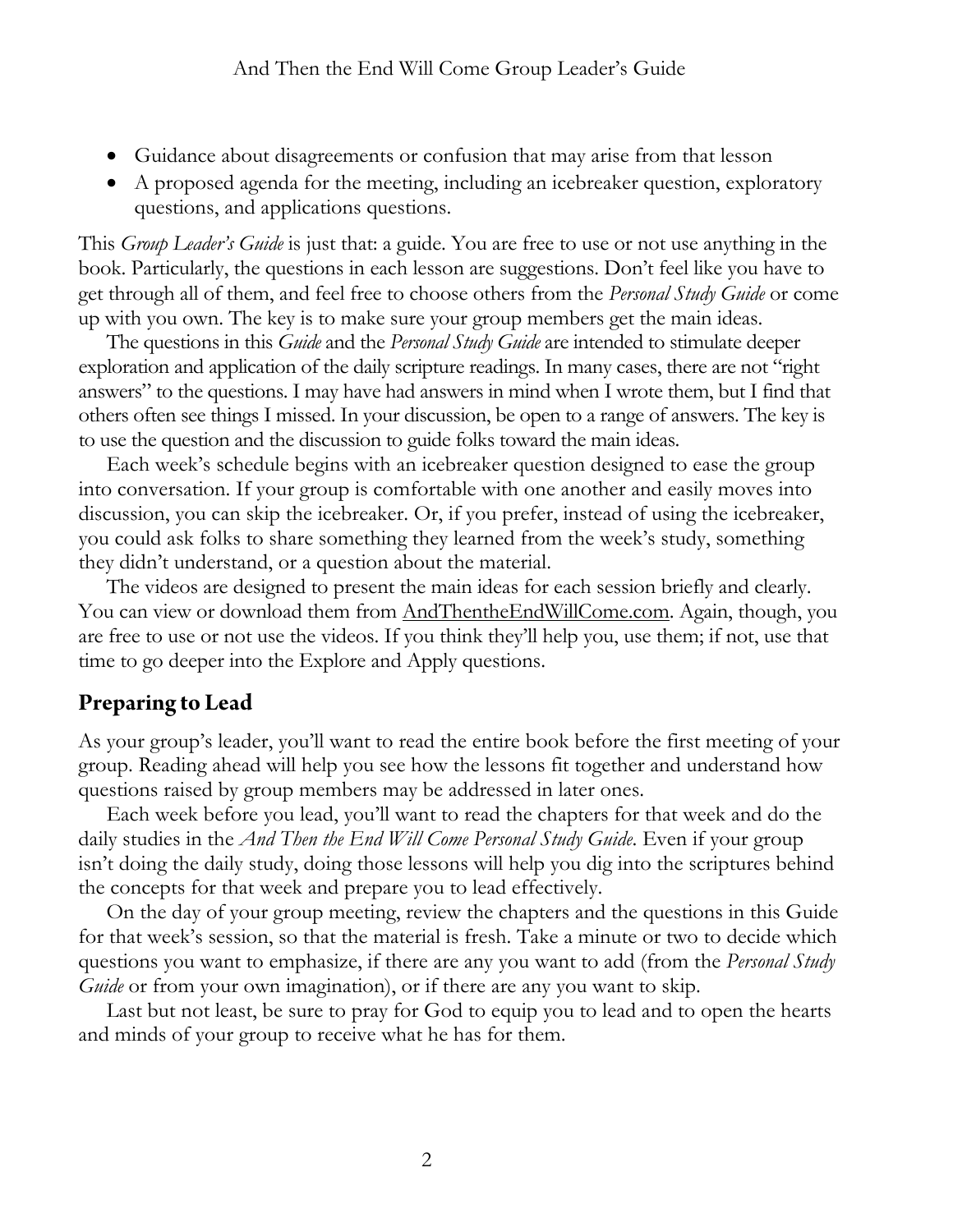#### Introduction

#### **As You Lead**

Although it's not listed in the agenda, be sure to open and close each meeting with prayer. You might want to do the opening prayer and ask another group member to pray at the end.

As leader, you're the guide. Your mission is to help people discover and capture the main ideas, not to answer all the questions. Be comfortable with silence. People need time to think, and some need time to work up the courage to speak. Don't step in too quickly to break the silence.

When someone gives an answer from left field, thank them for their contribution, say something like, "That's interesting. I hadn't thought of that," and move on: "Anyone have a different thought?" But always be open to different answers and perspectives. You never know when someone is going to come up with something truly amazing.

People can get testy about their end-time views. You want to avoid arguments about things like whether we're already living in the Millennium or whether the Rapture will be before or after the Tribulation. Allow people to express their views, but always steer people back to the main ideas.

In your group you may have folks who are more mature and who know the Bible better, and others who are newer in their Christian walk and less familiar with God's word. Do your best to draw the later folks into the conversation and try not to let the former dominate. Your group may also include people who are an end-times enthusiasts. Be sure not to let them monopolize the discussion or steer it into controversial subjects. If necessary, speak to them outside the group time to ask for their cooperation.

#### **The Big Ideas**

If it's true that Jesus' return is imminent, we should be joyful and excited, even in the midst of the growing craziness we see around us in the world, knowing that our "blessed hope" is close at hand. And we should be all the more serious about preparing ourselves for his return, because time is short. As you lead, keep those two ideas in mind: prepared and joyful. If at the end of your study the members of your group are more excited about the things to come, and are committed to preparing themselves to meet Jesus, your group will have been a huge success.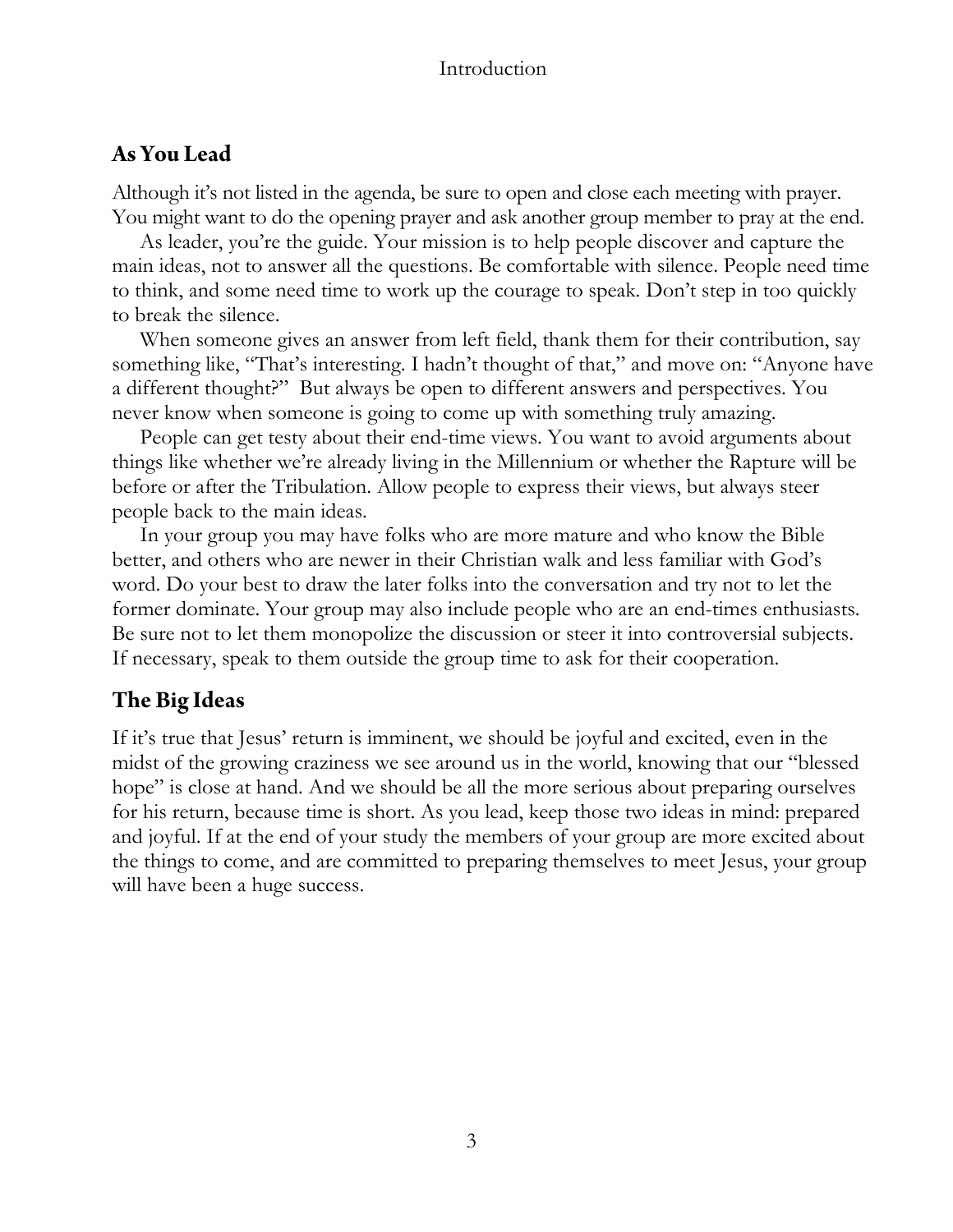And Then the End Will Come Group Leader's Guide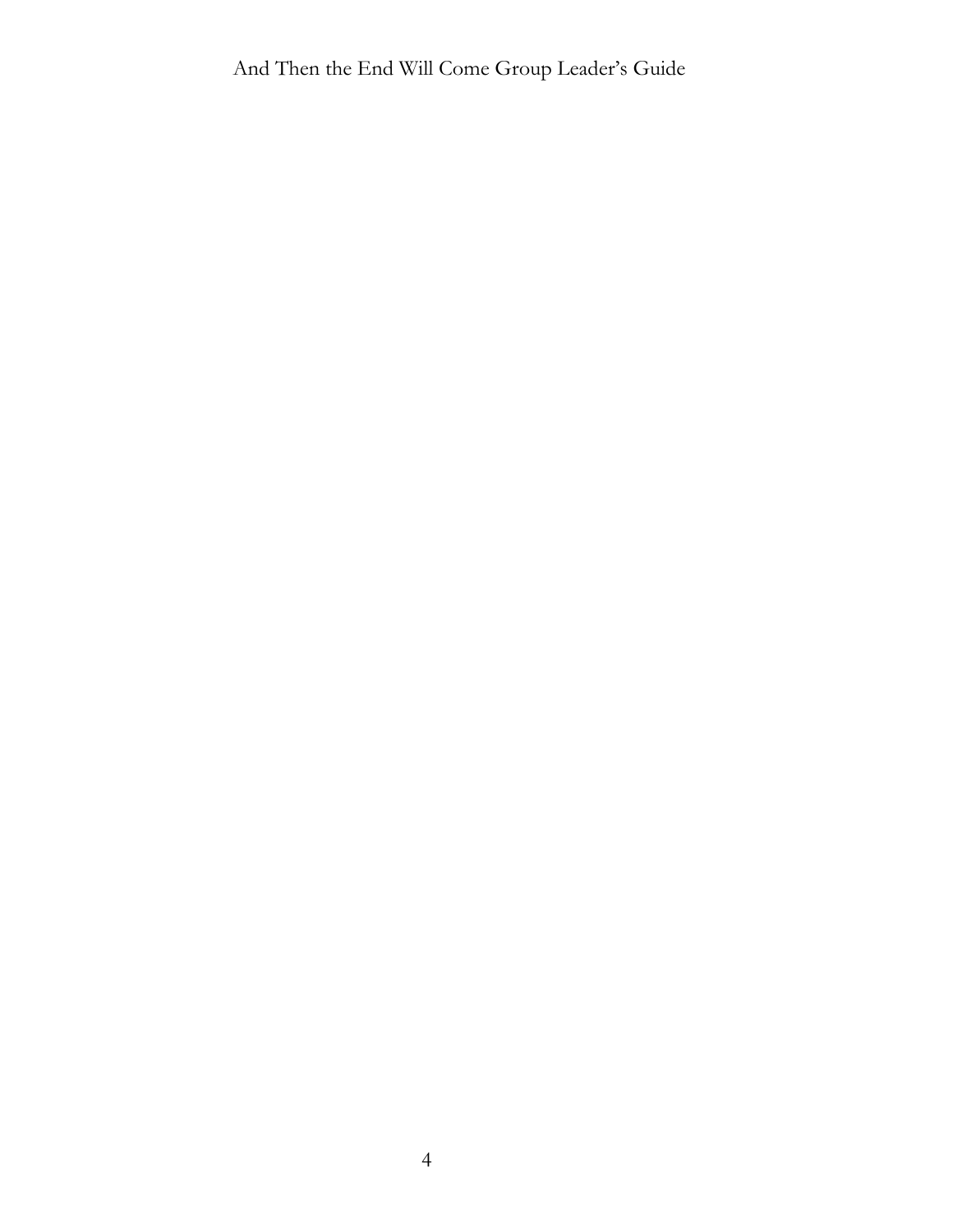# Week One He *Is* Coming Back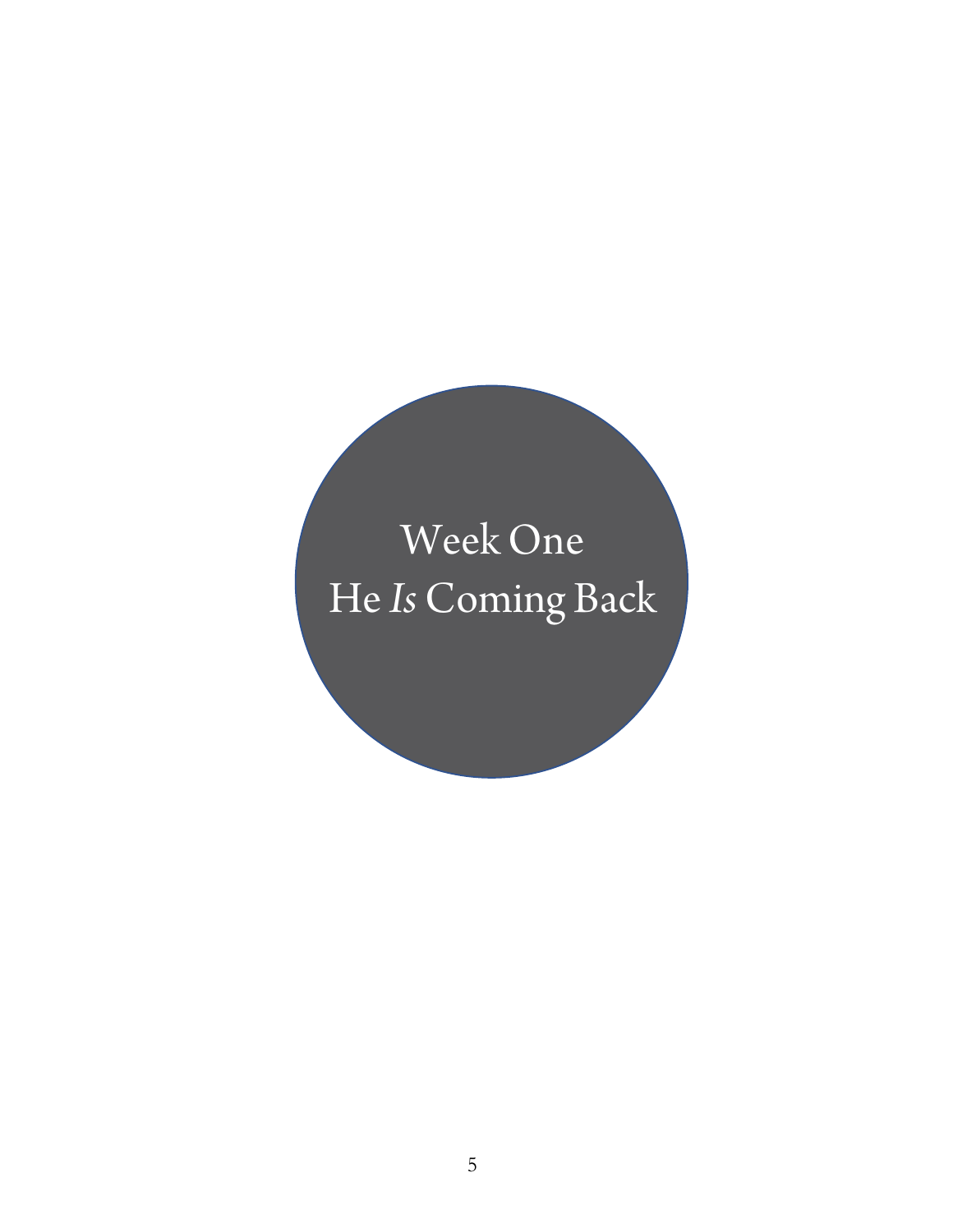Week One focuses on Chapter 1 of *And Then the End Will Come*, "He *Is* Coming Back," which considers the many promises of Jesus' return and establishes our confidence that he is coming back. You should read Chapter 1 and complete the daily lessons in the *Personal Study Guide* before you lead your group.

## **Main Ideas**

You want your group to capture these key ideas this week:

- 1. They can be extremely confident about God's promises.
- 2. There is overwhelming prophetic evidence for the return of Christ.
- 3. They should be eager for the return of Christ, because what he has promised for those who trust in him is far better than anything we experience in this life.

## **Key Scriptures**

#### *2 Peter 1:3–4*

His divine power has given us everything we need for a godly life through our knowledge of him who called us by his own glory and goodness. Through these he has given us his very great and precious promises, so that through them you may participate in the divine nature, having escaped the corruption in the world caused by evil desires.

#### *Numbers 23:19*

God is not human, that he should lie,

not a human being, that he should change his mind.

Does he speak and then not act?

Does he promise and not fulfill?

#### *John 14:1-3*

"Let not your heart be troubled; you believe in God, believe also in Me. In My Father's house are many mansions; if it were not so, I would have told you. I go to prepare a place for you. And if I go and prepare a place for you, *I will come again* and receive you to Myself; that where I am, there you may be also."

#### *Revelation 22:20*

He who testifies to these things says, "Yes, I am coming soon."

Amen. Come, Lord Jesus.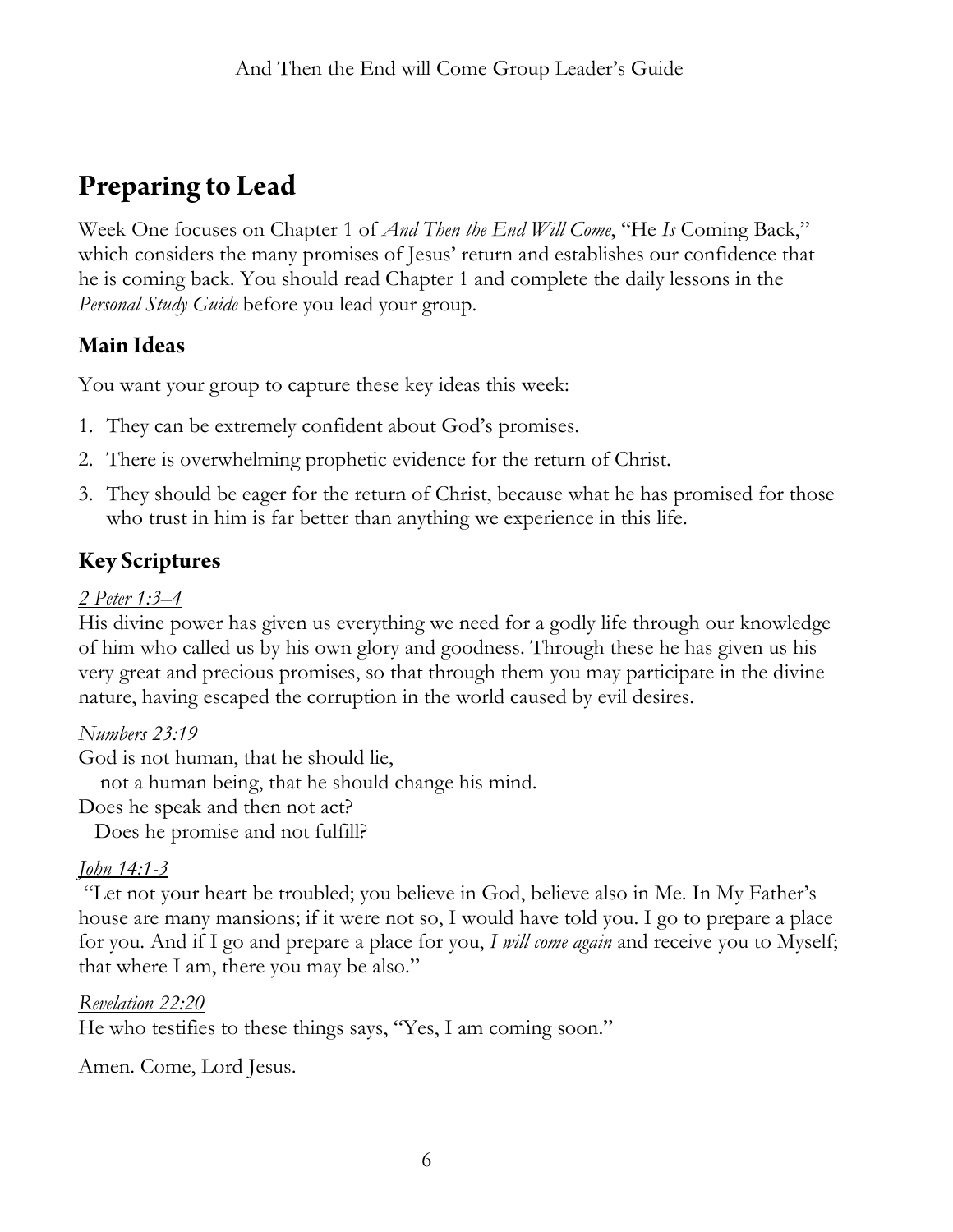#### *Acts 1:11*

This same Jesus, who has been taken from you into heaven, *will come back* in the same way you have seen him go into heaven.

#### *Titus 2:11-14*

For the grace of God has appeared that offers salvation to all people. It teaches us to say "No" to ungodliness and worldly passions, and to live self-controlled, upright and godly lives in this present age, while we wait for the blessed hope—the appearing of the glory of our great God and Savior, Jesus Christ, who gave himself for us to redeem us from all wickedness and to purify for himself a people that are his very own, eager to do what is good.

#### *2 Peter 3:3–4, 10 (TLB)*

Above all, you must understand that in the last days scoffers will come, scoffing and following their own evil desires. They will say, "Where is this 'coming' he promised? Ever since our ancestors died, everything goes on as it has since the beginning of creation."

But the day of the Lord will come like a thief. The heavens will disappear with a roar; the elements will be destroyed by fire, and the earth and everything done in it will be laid bare.

#### **Be Ready For…**

You might encounter these issues in your discussion:

- 1. Some in your group may be ambivalent about the return of Christ. Especially in the West, where life is safe and easy, it is hard for people to imagine how eternity could be better than they life they have (or hope to have). You'll want to lead them to the scriptures that vividly present the amazing things God has in store for his people, so that they begin to look forward to those things.
- 2. People have different views about the sequence of events in the end times and whether some prophecies will be fulfilled literally or figuratively. For the most part, the ideas presented in *And Then the End Will Come* fit most of those different views. This week, and throughout this study, you'll want to avoid arguments about the different views. Most of these different views share the truth that Jesus will come back and that his people will live with him forever in a new creation made just for them. When someone brings up a certain point of view, allow them to make their point, and then direct the conversation back to the points of agreement.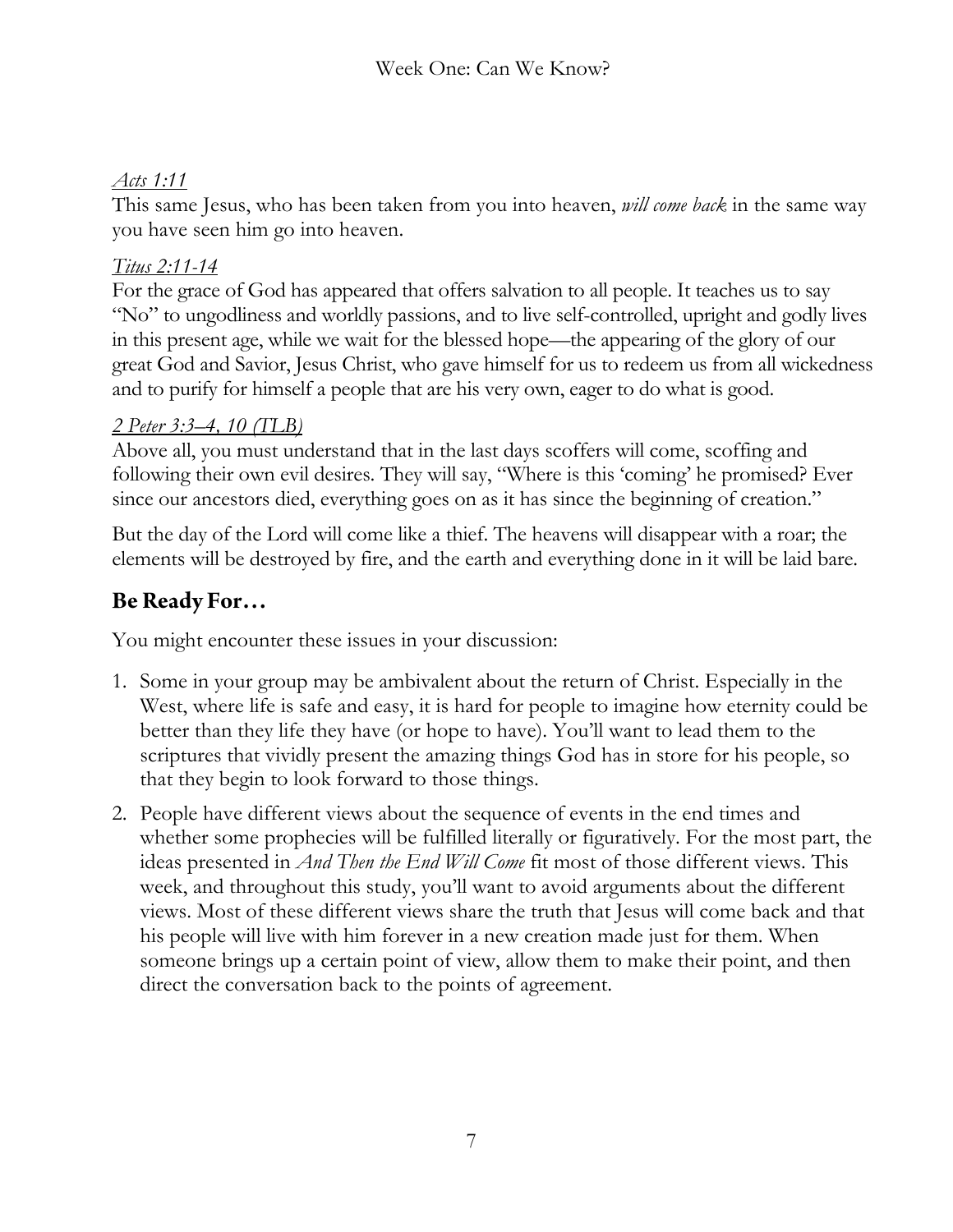### **Ice breaker(10 minutes)**

1. Describe an important promise someone has made to you. How confident are you that person will keep that promise? Why?

## **Video (10 minutes)**

## **Explore (15 minutes)**

- 1. 2 Peter 1:3-4 says that God's promises are rooted in his glory and goodness. When you think of God's glory, what comes to mind? His goodness?
- 2. Peter describes God's promises as "very great" and "precious." What makes them very great? How are they precious to you?
- 3. How are prophecies and promises similar? Are they different in any way?
- 4. In Revelation 22, Jesus repeats the words "I am coming" three times; the words come or coming appear seven times; and the last words of Jesus in the Bible, in Revelation 22:20, are "Yes, I am coming soon." Why? What's the purpose of that repetition?
- 5. Paul writes that the return of Christ is the "blessed hope" for his followers. What do those words, blessed hope, mean to you? Why will his return be blessed? Why is it our hope?

## **Apply (20 minutes)**

1. Does the idea that Jesus may return in your lifetime excite you, or are you a little reluctant—or perhaps some of both? Can you explain why you feel the way you feel? Is there something you'd like to happen in your life before Jesus returns? Why do you think that will be better than his return? What might increase your excitement about the return of Christ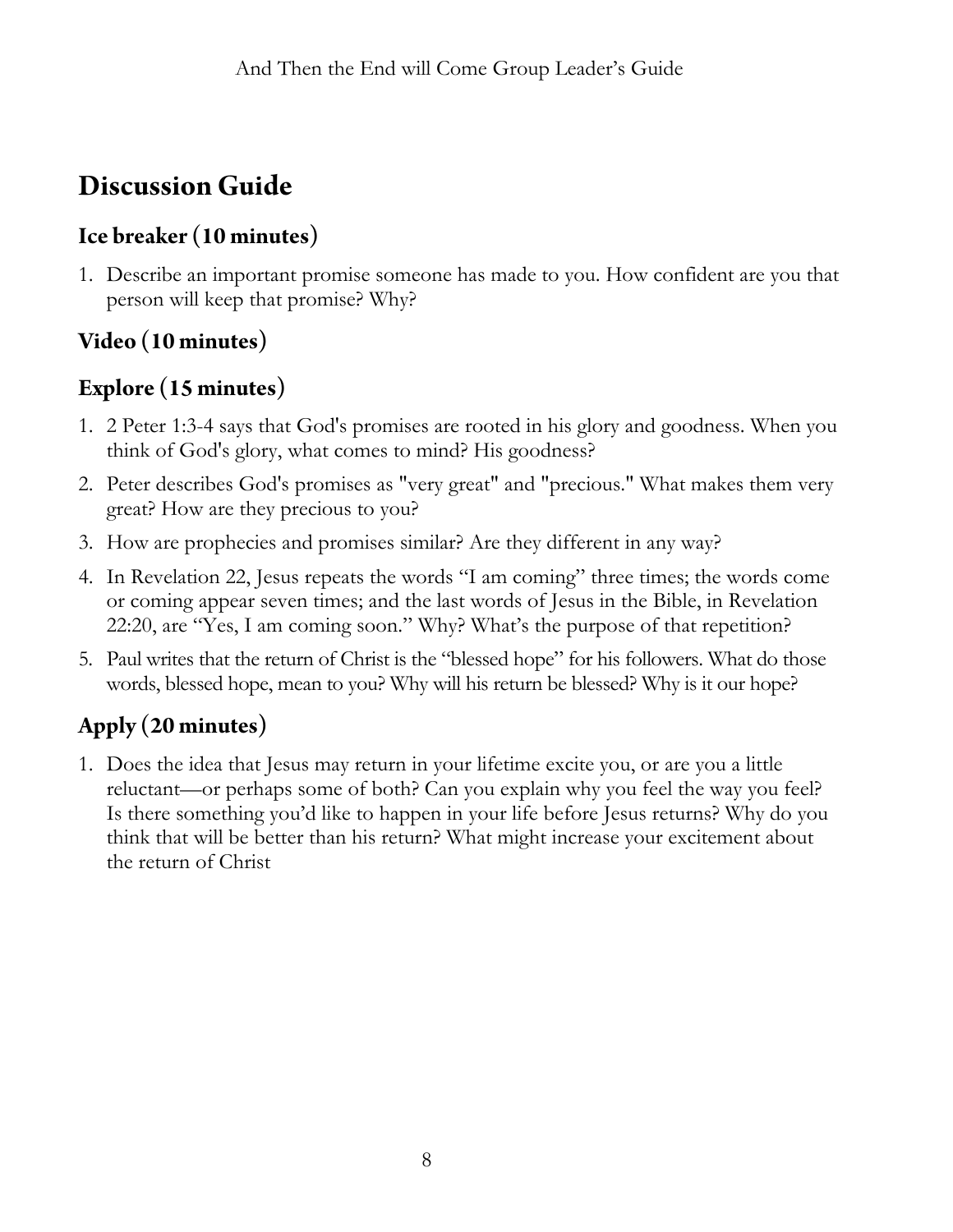# Week Two Can We Know?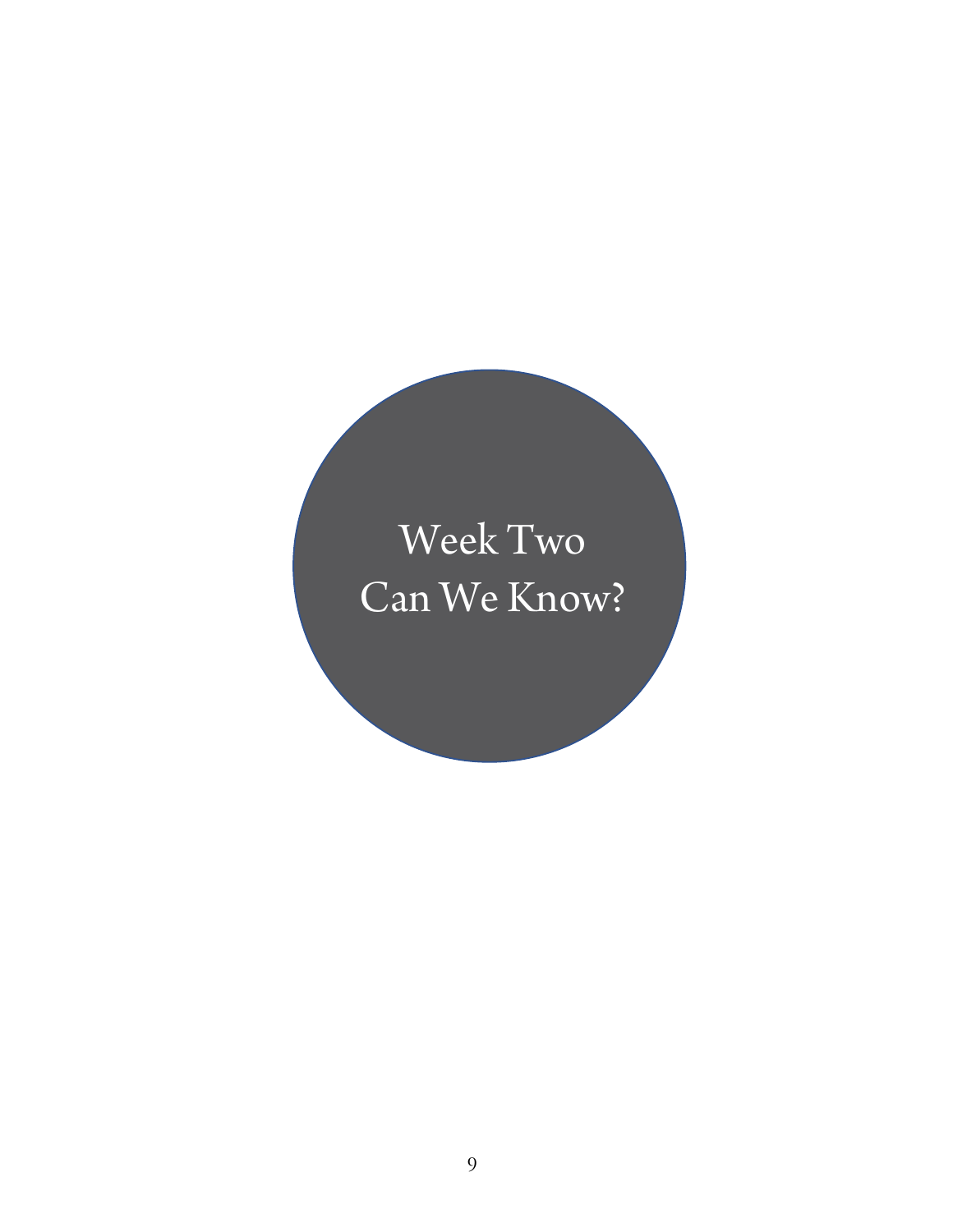Week Two focuses on Chapters 2 and 10 of *And Then the End Will Come*: "Can We Know?" and "Only the Father." These chapters look at the verses on both sides of the question, "Can we know when Jesus will come back?" and conclude that while we can't know the day or the hour, we can definitely know the season of his return. You'll want to read Chapters 2 and 10 and complete the daily lessons in the *Personal Study Guide* before you lead your group.

## **Main Ideas**

You want your group to capture this key idea this week:

1. While the Bible warns against trying to predict the precise time of Jesus' return, it also provides numerous clues and hints about the general time—the season—of his return. Jesus himself said, "Even so, when you see all these things, you know that it is near, right at the door" (Matt. 24:33).

## **Key Scriptures**

#### *Matthew 24:3, 14*

As Jesus was sitting on the Mount of Olives, the disciples came to him privately. "Tell us," they said, "when will this happen, and what will be the sign of your coming and of the end of the age?"

"And this gospel of the kingdom will be preached in the whole world as a testimony to all nations, and then the end will come."

#### *Matthew 24:36*

"But about that day or hour no one knows, not even the angels in heaven, nor the Son, but only the Father.

#### *Matthew 24:33*

"Even so, when you see all these things, you know that it is near, right at the door."

#### *1 Thessalonians 5:1-7*

Now, brothers and sisters, about times and dates we do not need to write to you, for you know very well that the day of the Lord will come like a thief in the night . . . But you, brothers and sisters, are not in darkness so that this day should surprise you like a thief. You are all children of the light and children of the day. We do not belong to the night or to the darkness. So then, let us not be like others, who are asleep, but let us be awake and sober.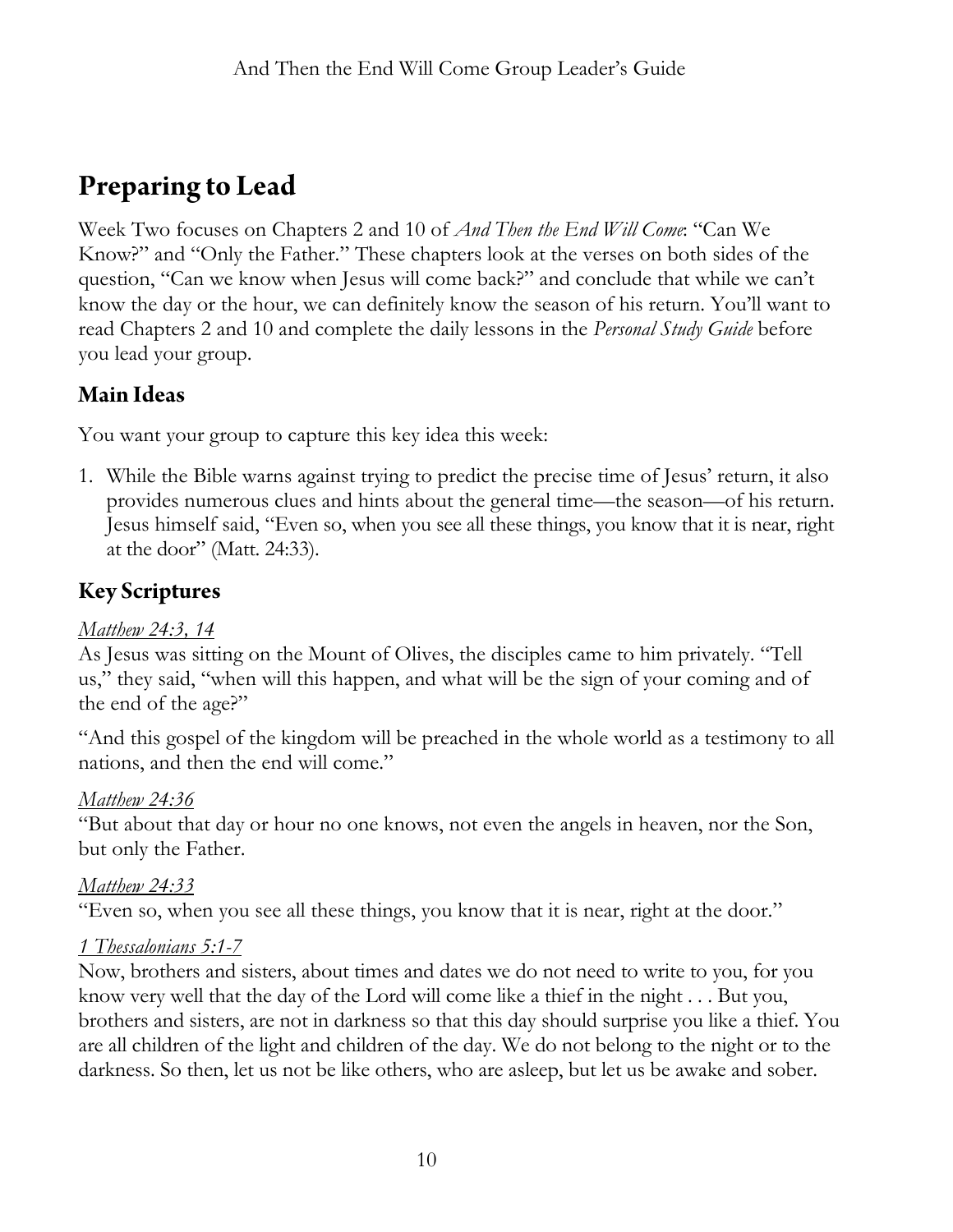#### *Revelation 3:1-3*

"To the angel of the church in Sardis write:

These are the words of him who holds the seven spirits of God and the seven stars. I know your deeds; you have a reputation of being alive, but you are dead. Wake up! Strengthen what remains and is about to die, for I have found your deeds unfinished in the sight of my God. Remember, therefore, what you have received and heard; hold it fast, and repent. But if you do not wake up, I will come like a thief, and you will not know at what time I will come to you.

#### *Isaiah 46:9–10*

Remember the former things, those of long ago; I am God, and there is no other; I am God, and there is none like me. I make known the end from the beginning, from ancient times, what is still to come. I say, "My purpose will stand, and I will do all that I please."

#### *Matthew 16:1-4*

The Pharisees and Sadducees came to Jesus and tested him by asking him to show them a sign from heaven. He replied, "When evening comes, you say, 'It will be fair weather, for the sky is red,' and in the morning, 'Today it will be stormy, for the sky is red and overcast.' You know how to interpret the appearance of the sky, but you cannot interpret the signs of the times. A wicked and adulterous generation looks for a sign, but none will be given it except the sign of Jonah." Jesus then left them and went away.

## **Be Ready For…**

You might encounter these issues in your discussion:

- 1. Some in your group have been taught that we cannot know anything about the timing of Christ's return, based on verses like Matthew 24:36 and Matthew 24:42-44. We want them to see that while it is true that we cannot know precisely the time of Jesus' return (the day or the hour), we can know the season of his return. If you get pushback, ask your group to hold their concerns until you've had a chance to consider the evidence both ways.
- 2. Few are probably aware of the rich connections between the seven fests of Israel and the life of Christ. It's fun to talk about that, but do your best to steer the discussion back to the main idea after an appropriate time.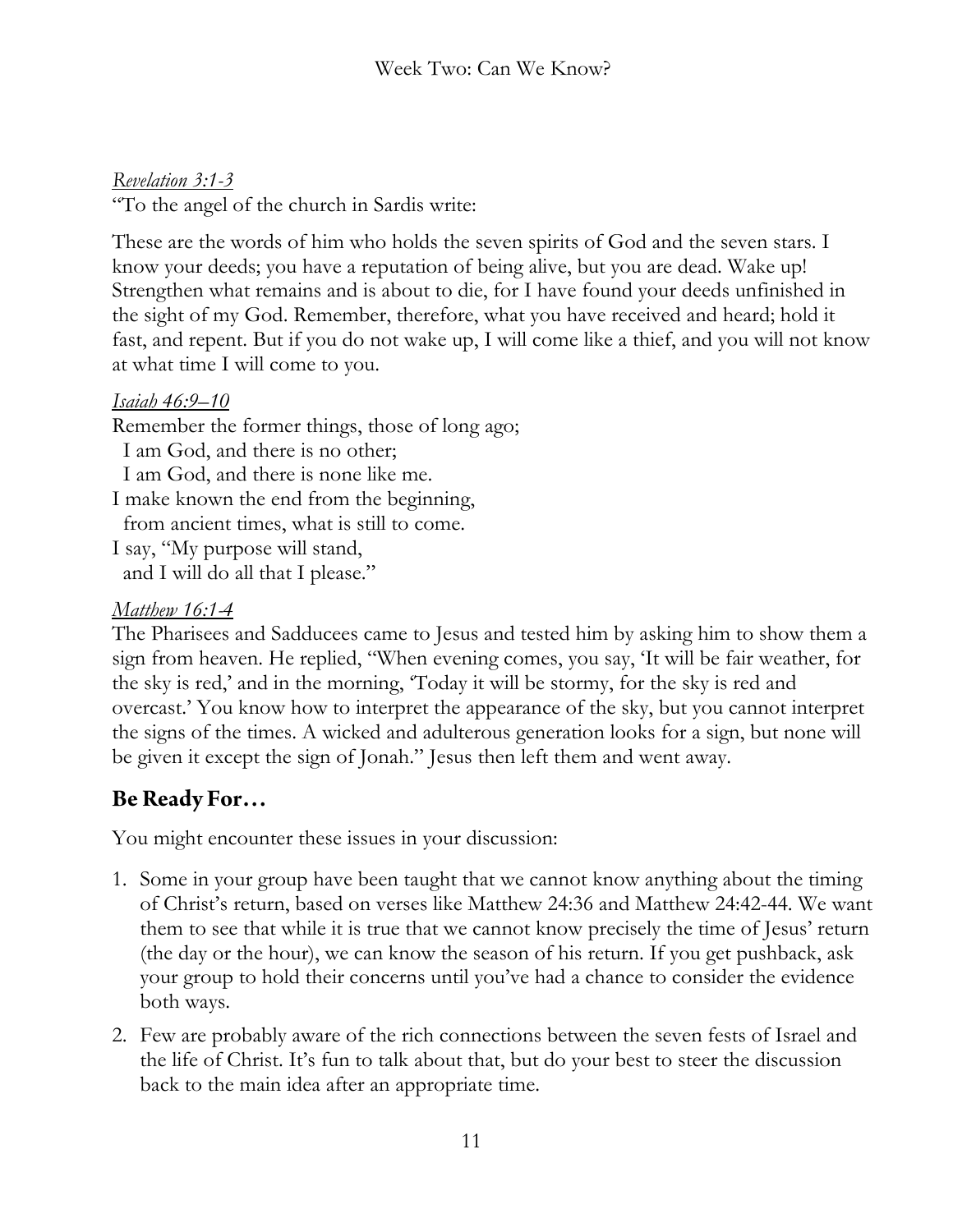## **Ice breaker(10 Minutes)**

1. Do you like to predict the future—things like sports, politics, investments, whatever? Are you good at it? Do you have a story of a good prediction you've made? Or a bad one?

## **Video (10 minutes)**

## **Explore (20 Minutes)**

- 1. According to Isaiah 46, God glorifies himself not only by accomplishing his purposes and doing all that he pleases, but even more by revealing beforehand what he is going to do. Can you think of some examples in scripture where God has done exactly that?
- 2. Why does God reveal through prophecy things that are to come?
- 3. Paul draws a contrast between two groups of people in 1 Thessalonians 5:1-5. Who are the two groups? What is different about them? To which group does the warning, "the day of the Lord will come like a thief in the night" apply?
- 4. In Revelation 1:3, Jesus warns the church at Sardis, "if you do not wake up, I will come like a thief, and you will not know at what time I will come to you." What do you think he means that they should "wake up?"
- 5. Chapter 10 of the book explains how Jesus fulfilled five of the seven Feasts of Israel (see Leviticus 23) in his first coming. Explain how he fulfilled each of those five. How might he fulfill the two that remain—Trumpets and Atonement—when he comes again? How might the phrase "only the Father" relate to the Feast of Trumpets? Do you think it's possible that Jesus caution in Matthew 24:36 was also a hint about the timing of his return?
- 6. When Jesus says, "when you see all these things, you know that it is near, right at the door," he's pointing us to the "signs of the times" regarding his second coming. As a group, review the list of the Ten Clues on page 209 of the book. Is there one you're particularly interested in learning more about?

## **Apply (20 Minutes)**

- 1. Having studied this chapter, how would you answer a friend who said, "Even Jesus said that even he didn't know when he was coming back, so we surely can't know"?
- 2. Are you living as if you expect Jesus to come back soon? What would you be doing differently if you were convinced Jesus was coming back soon?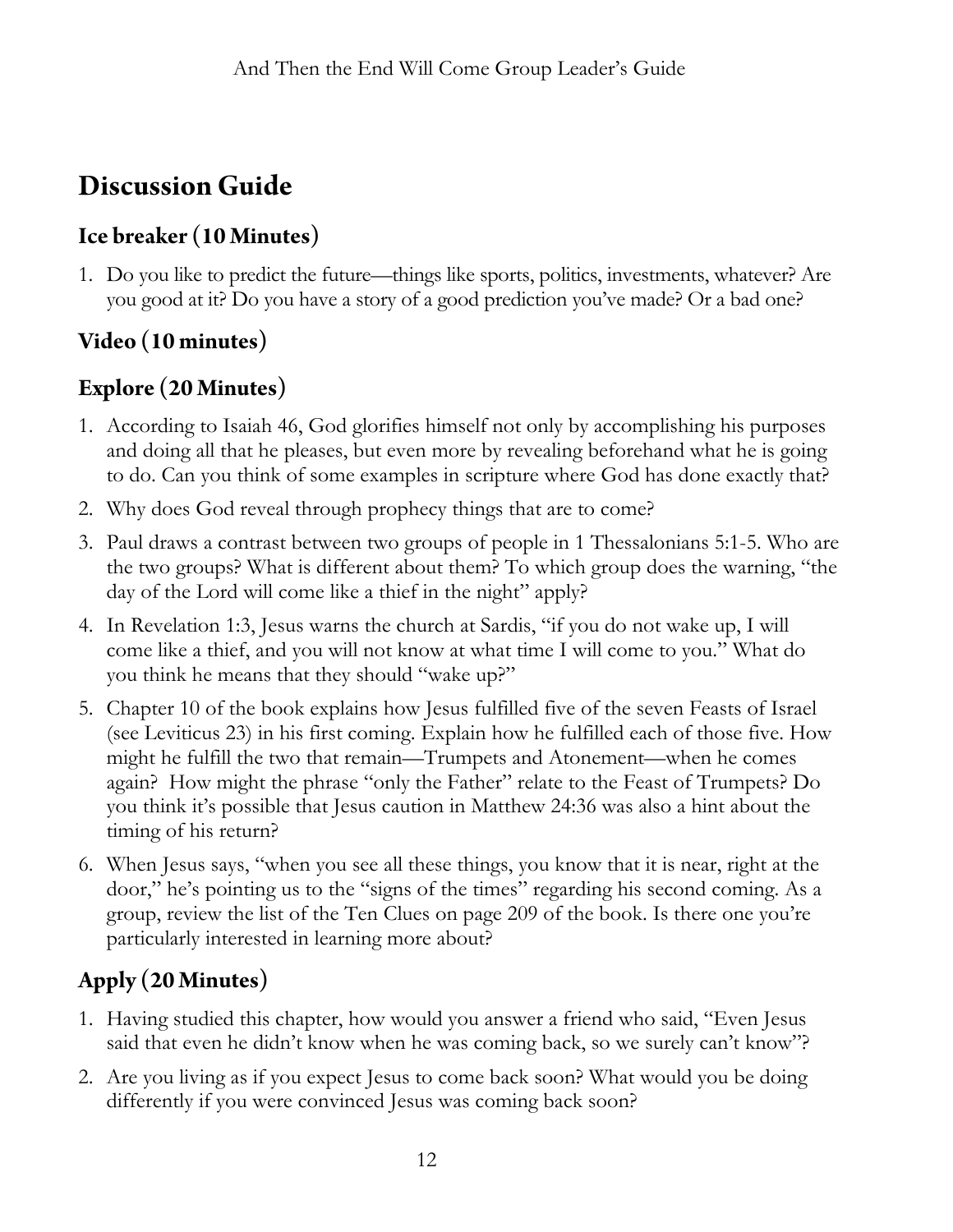Week Three And Then the End Will Come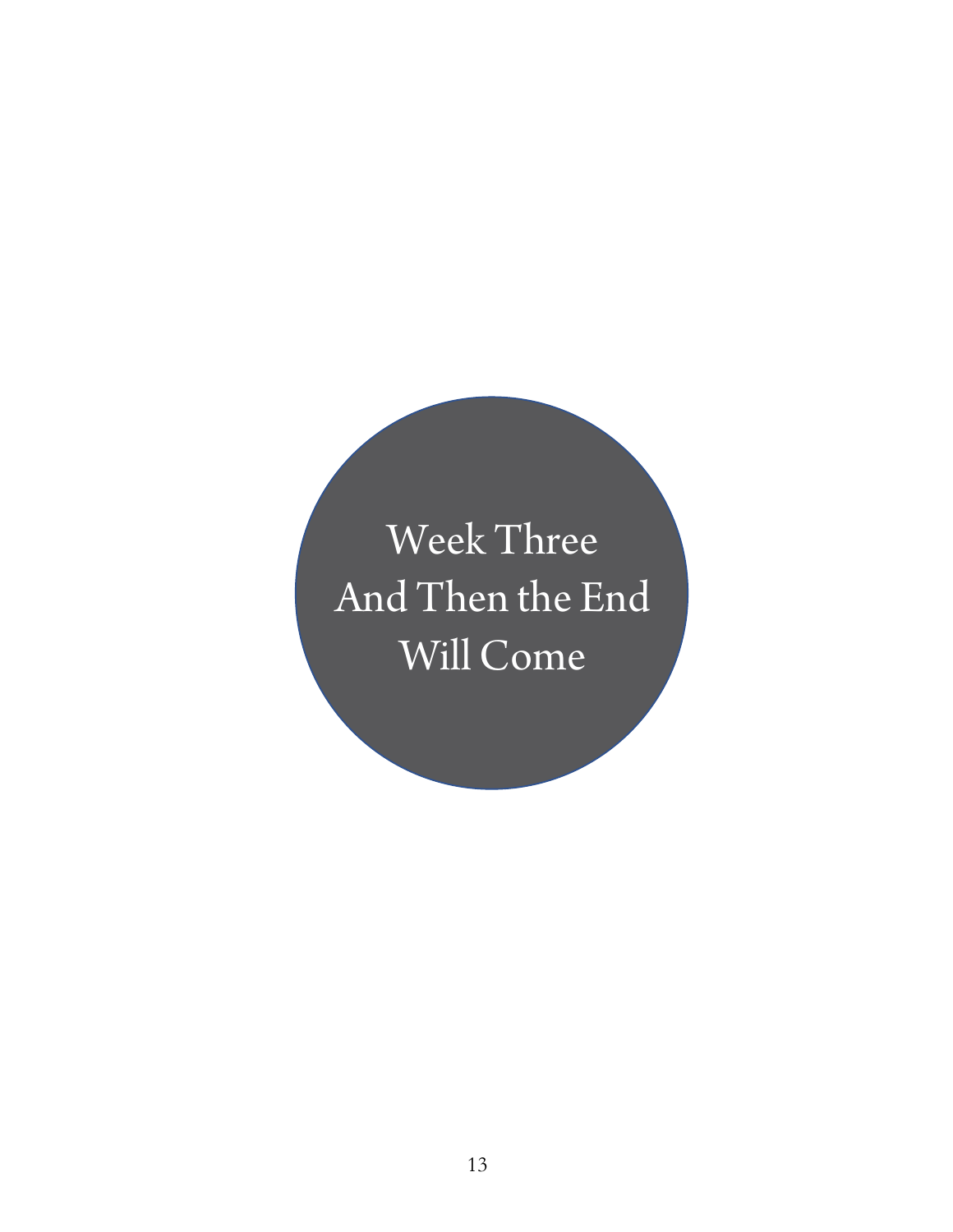Week Three focuses on Chapter 3 of *And Then the End Will Come*—"And Then the End Will Come"—and explores the Great Commission and the promise of Matthew 24:14. It also briefly covers Chapter 9—"Two Questions, Two Answers"—which explains the complex prophecies in Matthew 24 and Luke 21. Be sure to read Chapter 3 and Chapter 9 and complete the daily lessons in the *Personal Study Guide* before you lead your group.

## **Main Ideas**

You want your group to capture these key ideas this week:

- 1. That the Great Commission is about "the nations" and fulfilling the promises God has made regarding the nations throughout His word.
- 2. That we are rapidly approaching the finish line (or finish lines) of the Great Commission. Using Rick Warren's "Three B's" model, we're likely to have Believers in every people Group, the Bible in every language, and a Body of Christ in every place within the next few years.
- 3. That Jesus directly tied his return to the completion of the Great Commission in Matthew 24:14.

## **Key Scriptures**

#### *Genesis 22:17-18*

". . . through your offspring all nations on earth will be blessed, because you have obeyed me."

#### *Revelation 7:9-10*

After this I looked, and there before me was a great multitude that no one could count, from every nation, tribe, people and language, standing before the throne and before the Lamb.

#### *Matthew 28:19-20*

Therefore go and make disciples of all nations, baptizing them in the name of the Father and of the Son and of the Holy Spirit, and teaching them to obey everything I have commanded you. And surely I am with you always, to the very end of the age."

#### *Ephesians 3:2-6*

Surely you have heard about the administration of God's grace that was given to me for you, that is, the mystery made known to me by revelation, as I have already written briefly. In reading this, then, you will be able to understand my insight into the mystery of Christ, which was not made known to people in other generations as it has now been revealed by the Spirit to God's holy apostles and prophets. This mystery is that through the gospel the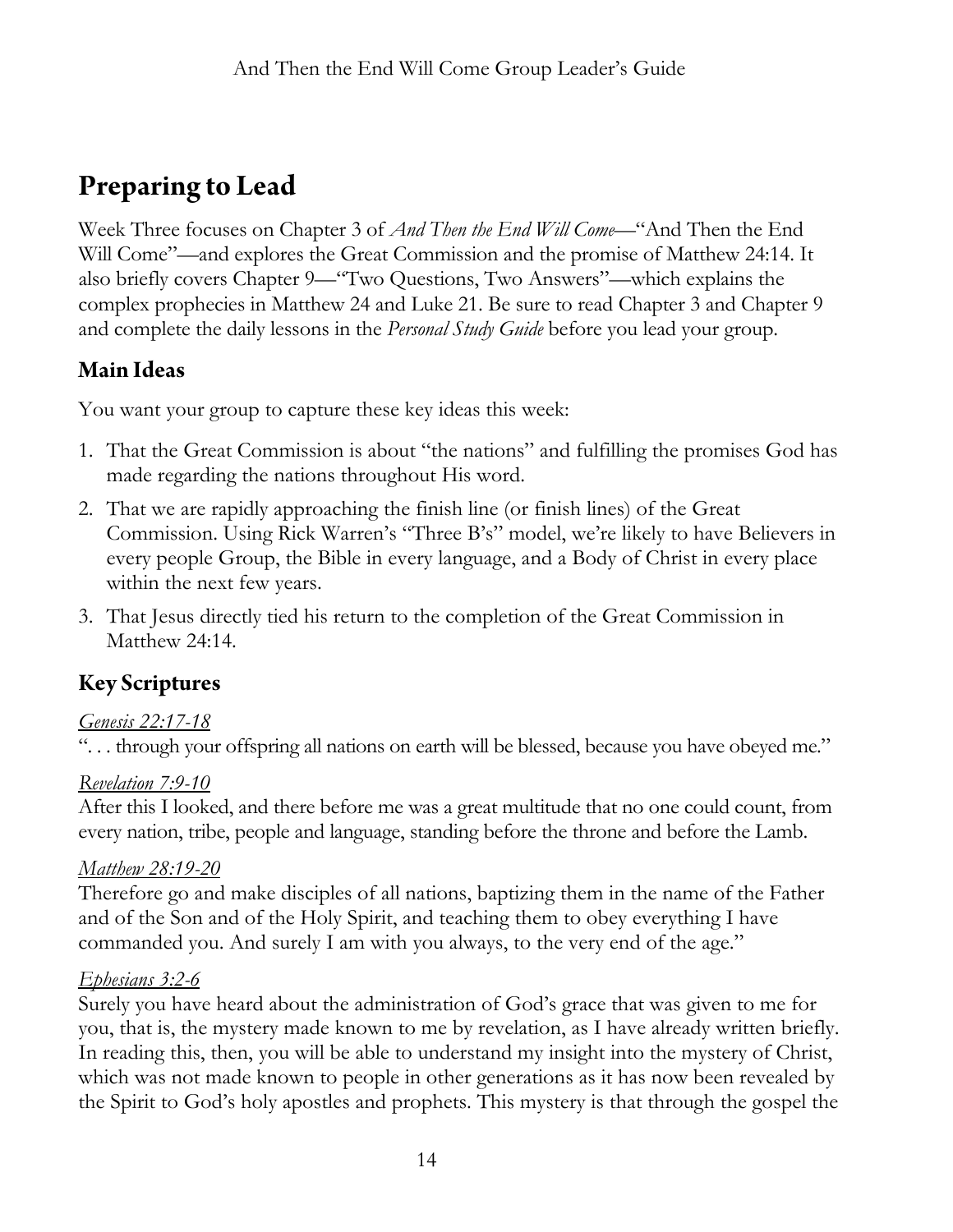Gentiles are heirs together with Israel, members together of one body, and sharers together in the promise in Christ Jesus.

#### *Matthew 24:3,14*

As Jesus was sitting on the Mount of Olives, the disciples came to him privately. "Tell us," they said, "when will this happen, and what will be the sign of your coming and of the end of the age?"

"And this gospel of the kingdom will be preached in the whole world as a testimony to all nations, and then the end will come."

#### **Be Ready For…**

Expect to encounter these issues in your discussion:

- 1. Most in your group do not know what a biblical "nation" (*ethnos*) is, how many there are, or how close or how far we are from engaging them all with the gospel. Most have not been taught that the Great Commission is specifically defined around making disciples in every one of the word's 12,000 nations.
- 2. Some may object that the Great Commission is about preaching the gospel to every person. You'll want to agree with that sentiment while pointing out Jesus' specific words in Matthew 28:19.
- 3. Some may object that there are more than 12,000 people groups in the world, or more than a few hundred remaining unengaged groups. It's true that different researchers come up with different numbers of groups, and that some set the number higher, but the list published by Finishing the Task is based on the excellent research of The Southern Baptist International Mission Board and is very credible.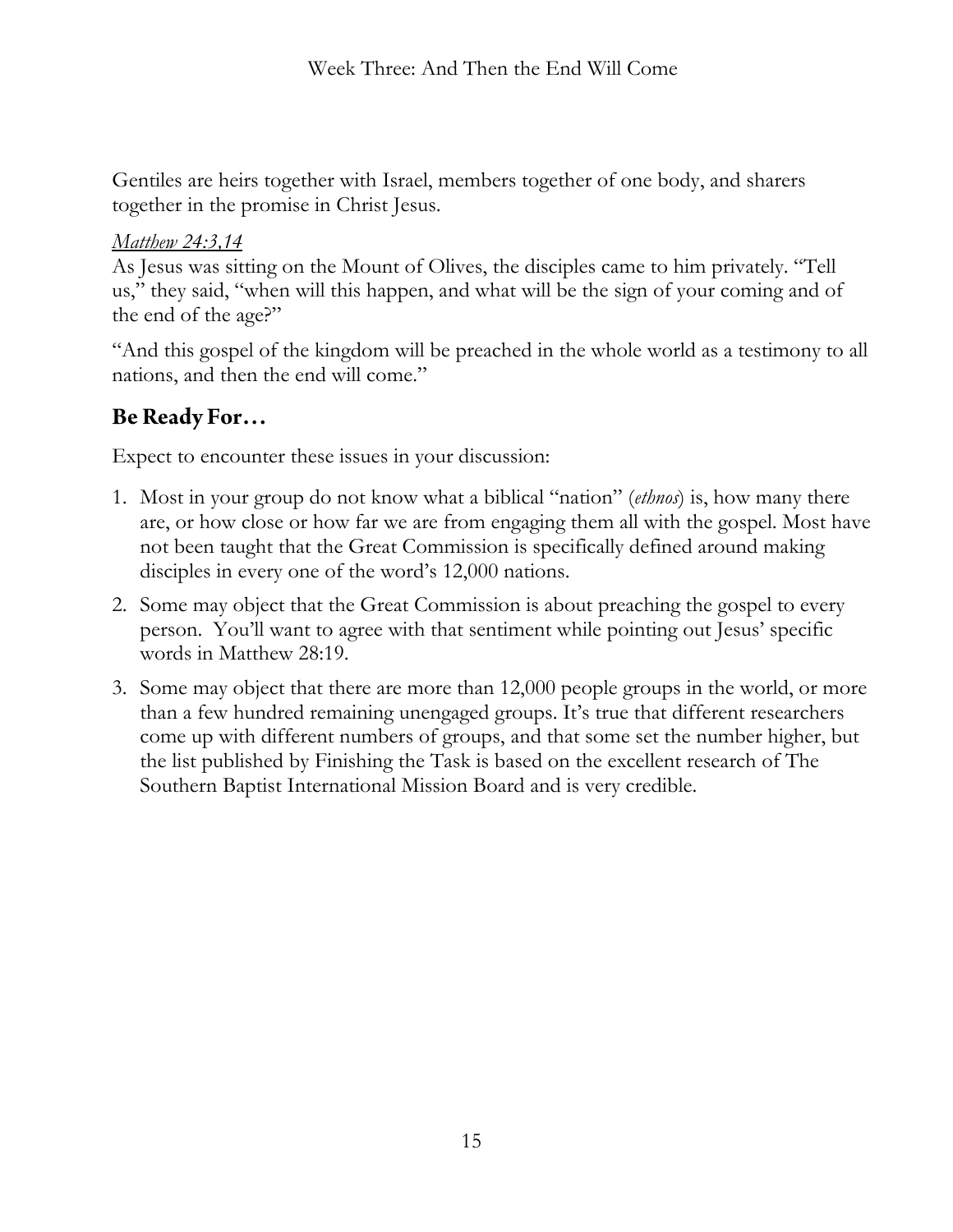## **Ice Breaker(10 Minutes)**

1. Have you been on a mission trip? Where did you go? Share a couple of memories of that trip. How did it affect you? (If no one in your group has been on a mission trip, ask they if there is a place they'd like to go and what they imagine it would be like.)

## **Video (10 minutes)**

## **Explore (20 Minutes)**

- 1. How do you think the disciples felt when Jesus told them, "And surely I am with you always, to the very end of the age"? How does that promise make you feel?
- 2. Did you know how close the church is to the finish line of "disciples in every nation?" Did you know that Jesus had linked his return to the completion of that task? Why do you think most American Christians are unaware of the rapidly approaching completion of the Great Commission? Now that you know, what's your reaction?
- 3. Why do you think Jesus commanded his church to reach "all nations" with the gospel? Why "all," and not just "many" or "most?"
- 4. God could have accomplished the Great Commission better and faster if he had done the work himself, instead of assigning it to us. Why do you think he chose to involve us in that critical work?

## **Apply (20 Minutes)**

- 1. What are some specific ways ordinary folks can participate in the "sprint to the finish" of the great Commission? What role might God be calling you to play? What would you have to change to begin doing that?
- 2. Are you personally engaged in the effort to "make disciples of all nations"? If not, what might you do to get involved?
- 3. True or false: the kingdom of God is the most diverse assembly of people there will ever be. Why do you say that? How might you use that idea to start a gospel conversation with someone you know who has high regard for diversity?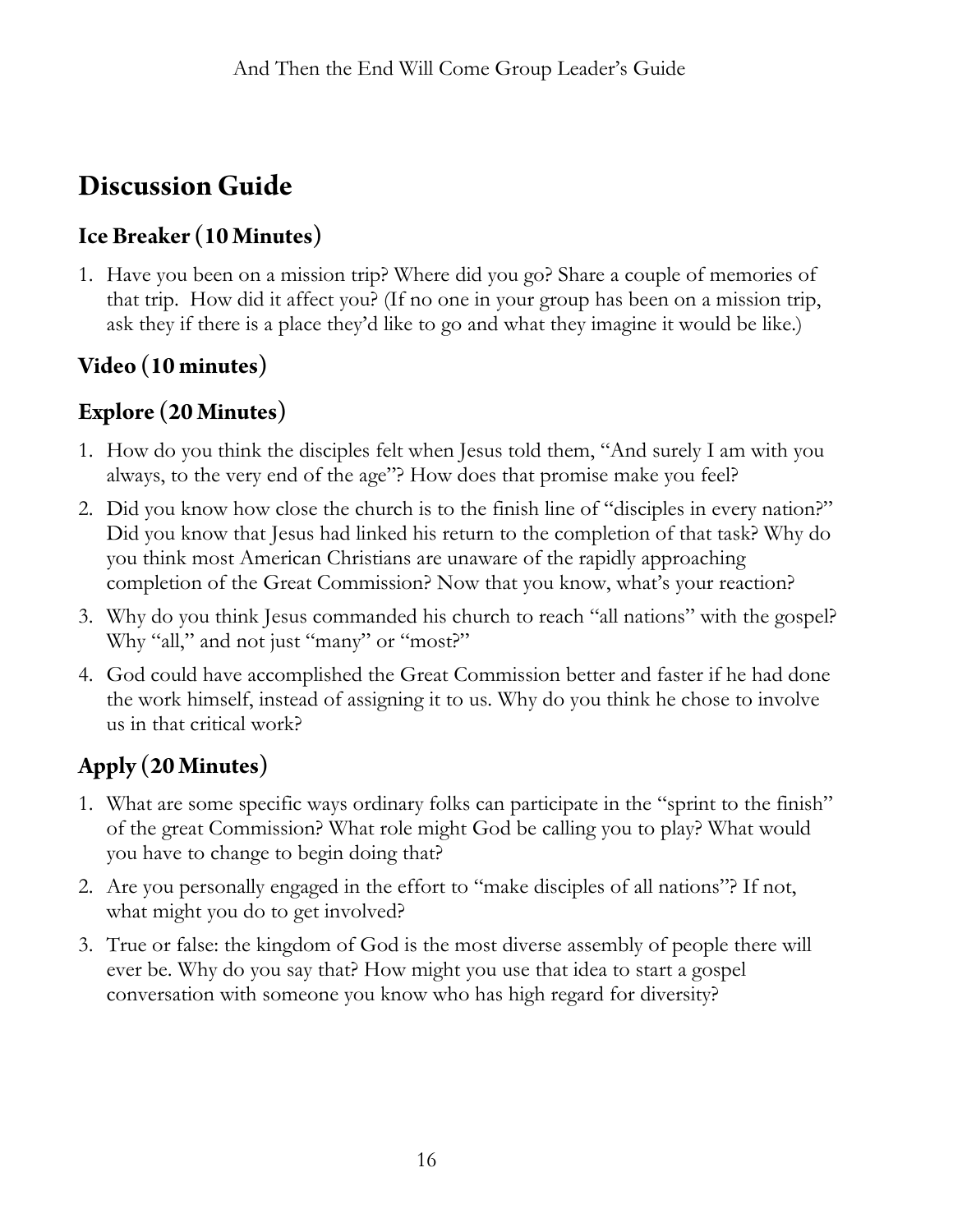# Week Four Clues from Israel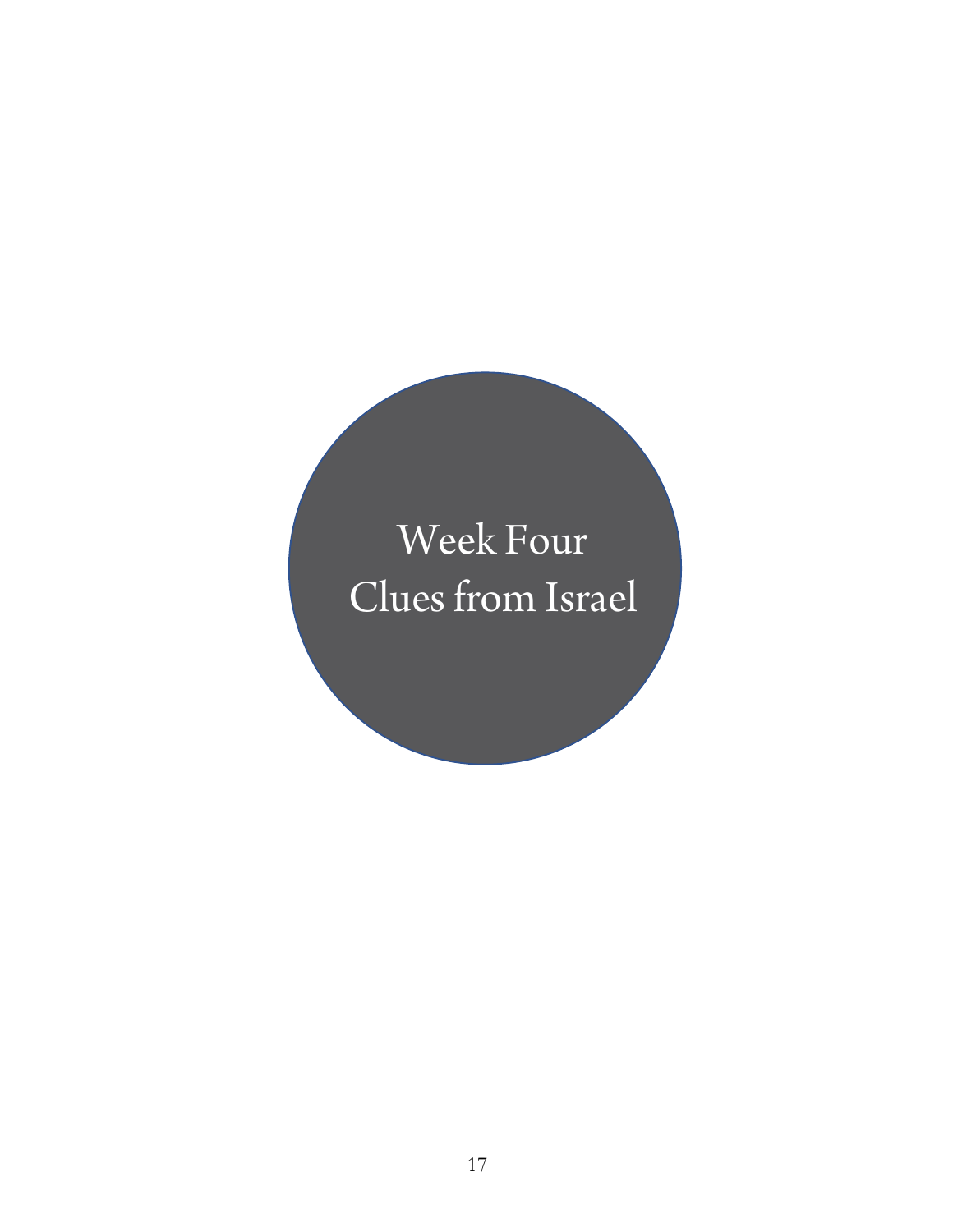Week Four explores Chapters 4, 5, and 6 of *And Then the End Will Come*, which explain several clues relating to Israel and the Old Testament Scriptures: the regathering of the nation; the abomination that causes desolation; the long and widely held view that biblical history will have a six-thousand year span, followed by a one thousand year sabbath; the coming 70th Jubilee; and the prophecy of Hosea 5 and 6. You should read Chapters 4, 5, and 6 and complete the daily lessons in the *Personal Study Guide* before you lead.

## **Main Ideas**

You want your group to capture these key ideas this week:

- 1. The re-establishment of Israel is an amazing miracle and a key prophecy of Jesus' return.
- 2. That God apparently revealed the precise timing of the first coming of the Messiah to Daniel (Daniel 9) and may similarly have revealed to him the timing of the second coming as well (Daniel 12).
- 3. By all accounts we're at or near the end of 6,000 years of biblical history.
- 4. That Hosea 5 and 6 may point to the return of Christ "two days"—two thousand years—after his departure (his ascension) around 30 AD.

## **Key Scriptures**

#### *Deuteronomy 28:58, 64-66*

If you do not carefully follow all the words of this law, which are written in this book, and do not revere this glorious and awesome name—the Lord your God— . . . Then the Lord will scatter you among all nations, from one end of the earth to the other. There you will worship other gods—gods of wood and stone, which neither you nor your ancestors have known. Among those nations you will find no repose, no resting place for the sole of your foot. There the Lord will give you an anxious mind, eyes weary with longing, and a despairing heart. You will live in constant suspense, filled with dread both night and day, never sure of your life.

#### *Deuteronomy 30:3-5*

The LORD your God will restore your fortunes and have compassion on you and gather you again from all the nations where he scattered you. Even if you have been banished to the most distant land under the heavens, from there the LORD your God will gather you and bring you back. He will bring you to the land that belonged to your ancestors, and you will take possession of it. He will make you more prosperous and numerous than your ancestors.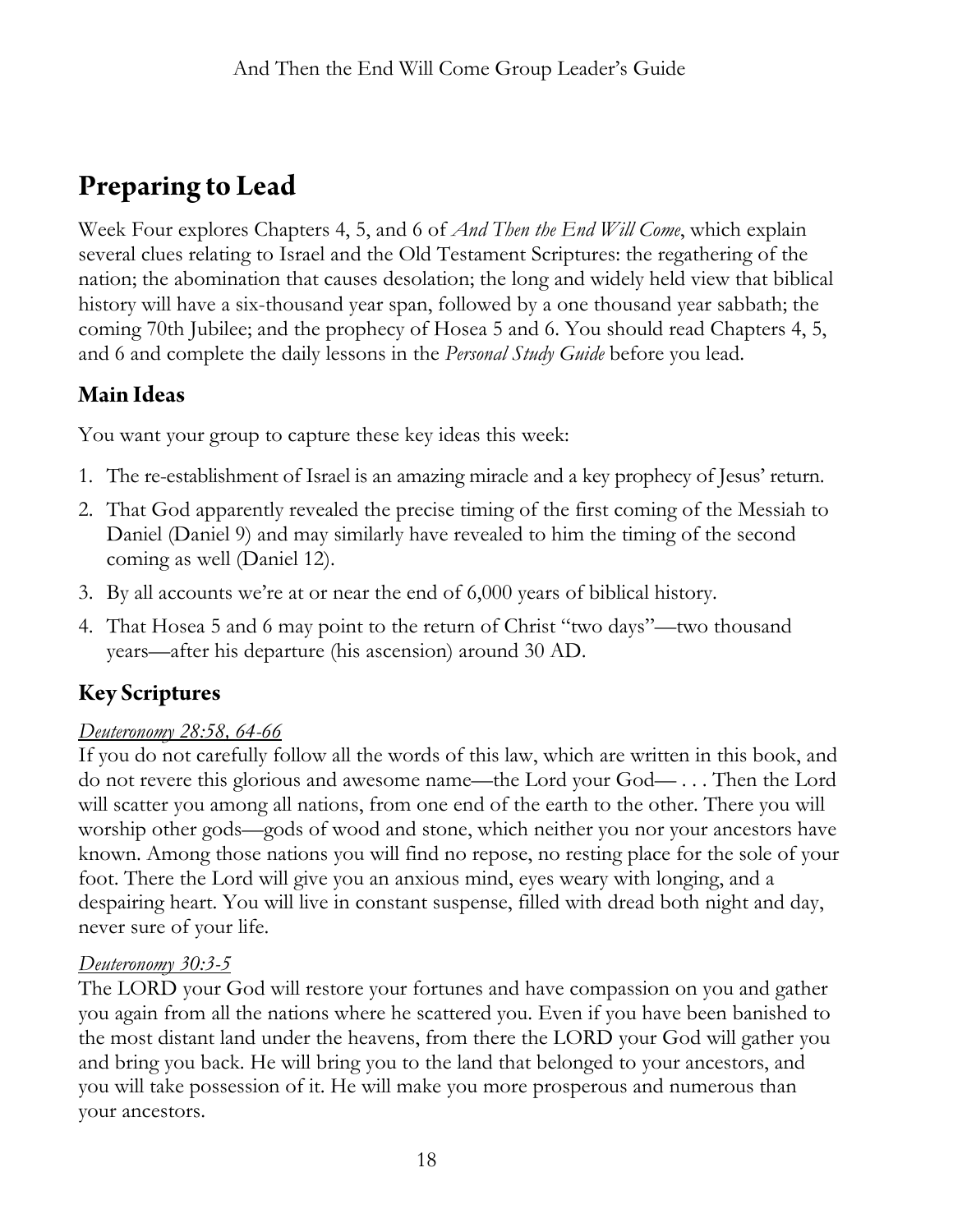#### *Matthew 24:32–34*

Now learn this lesson from the fig tree: As soon as its twigs get tender and its leaves come out, you know that summer is near. Even so, when you see all these things, you know that it is near, right at the door. Truly I tell you, this generation will certainly not pass away until all these things have happened.

#### *Daniel 12:11-12 (CEB)*

"There will be one thousand two hundred ninety days from the time the daily sacrifice is stopped to the setting up of the desolating monstrosity [abomination that causes desolation]. Happy [Blessed] is the one who waits and reaches one thousand three hundred thirty-five days."

#### *Hosea 6:2*

After two days he will revive us; on the third day he will restore us, that we may live in his presence.

## **Be Ready For…**

Expect to encounter these issues in your discussion:

- 1. Someone might object that the world is far older than 6,000 years. Rather than get in a debate about the age of the earth, simply point out that the clue in Chapter 6 is based on the Biblical age of the earth—the age that can be computed by working backward through the genealogies and history included in the Bible.
- 2. Some may want to debate about exactly what "this generation" means in Matthew 24:34. You can entertain that discussion, while emphasizing that whatever the exact answer, after more than 70 years we can be sure that we're nearing the end of that generation.
- 3. Daniel 12:11-12 is an enigmatic passage with many possible interpretations, one of which is presented in the book. Allow folks to share their point of view, but try to avoid arguments about other interpretations of this passage.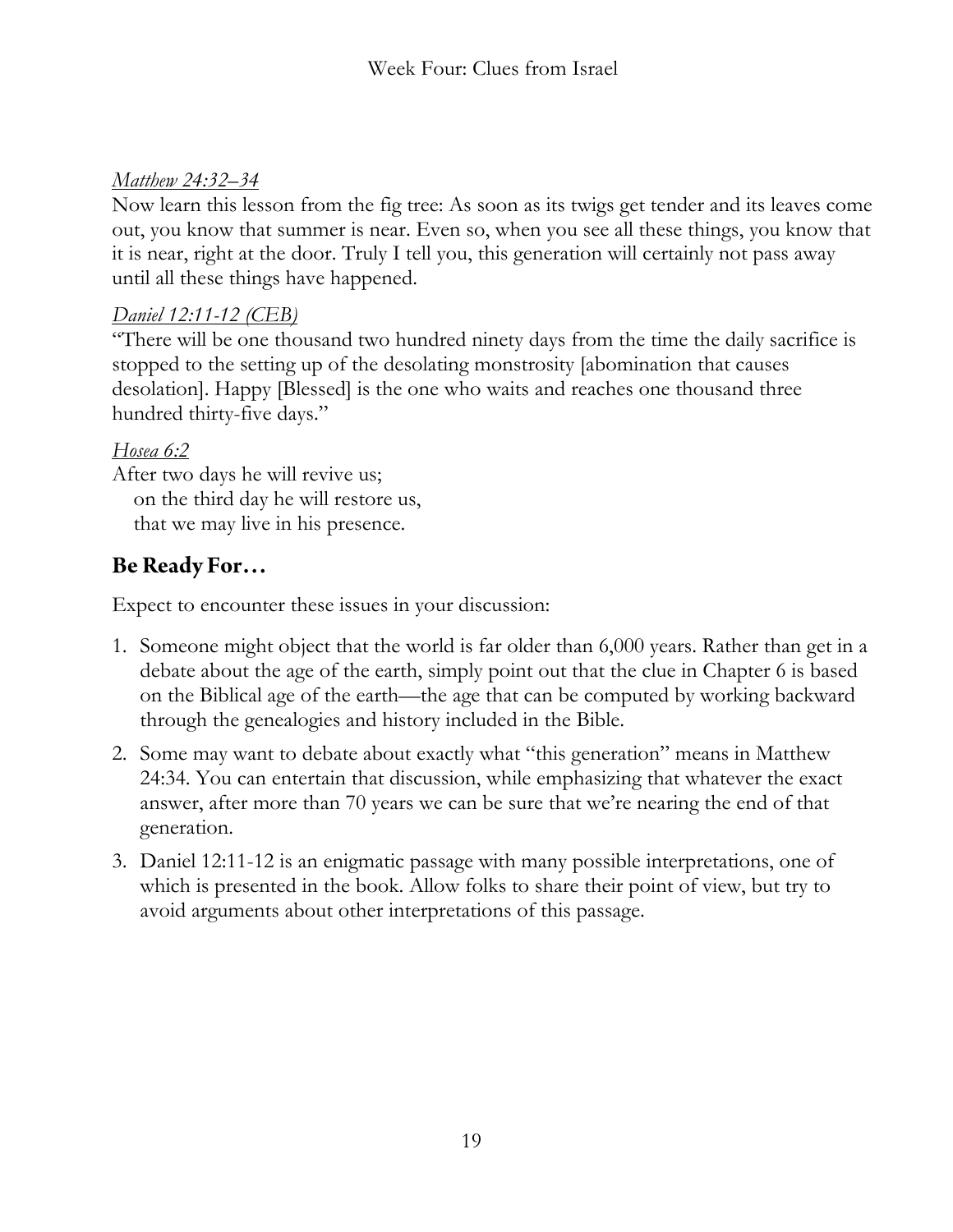## **Ice Breaker(10 Minutes)**

1. Have you ever been to Israel? Describe the experience. What was your favorite site? How did visiting Israel impact you spiritually? (If no one has been, ask: Do you hope someday to go to Israel? What site are you looking forward to seeing there?)

## **Video (10 minutes)**

## **Explore (30 minutes)**

- 1. Read the prophecies of Deuteronomy 28:64-66 and 30:3-5. What stands out to you in these verses? How well have these 3400-year-old prophecies been fulfilled?
- 2. Ezekiel 36:22 says, "'It is not for your sake, people of Israel, that I am going to do these things, but for the sake of my holy name . . .'" How has God defended his holy name through the regathering of Israel?
- 3. Why do you think the world has so opposed modern Israel throughout its history?
- 4. What do you think Jesus meant by "this generation will certainly not pass away until all these things have happened?" What period is described by "this generation"?
- 5. In the Bible, things happen in groups of "sevens." Name of few of those sevens. What is significant about the number 7? Why do you think God mandated that the number 7 would echo through the calendars of His chosen people?
- 6. The prophecy in Daniel 12:11-12 is mysterious and obscure. Why doesn't God make his prophecies clearer? What purpose is served by the mystery?
- 7. In your own words, what does the word "abomination" mean? Desolation? Do you think the Dome of the Rock fits those descriptions? Why?
- 8. Who is speaking in Hosea 6:1 and 2? What do they anticipate God will do? When do you think those things will happen? `

## **Apply (10 minutes)**

1. Because of Daniel's faithfulness and righteousness, God was pleased to reveal amazing prophecies to him. What might God do through you if you were as committed as Daniel to a life of purity and obedience? What steps could you take to begin to move toward that?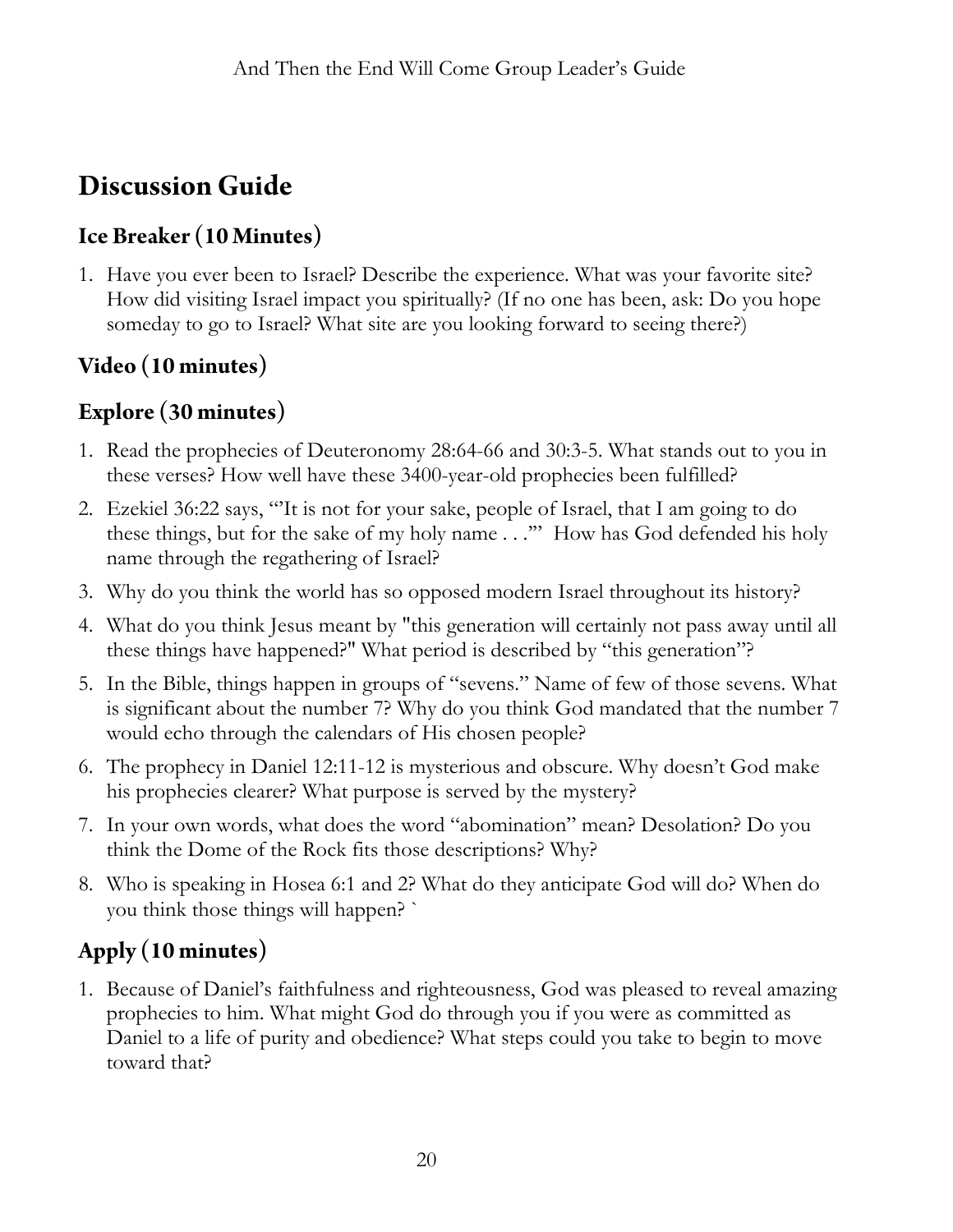# Week Five Signs of Our Times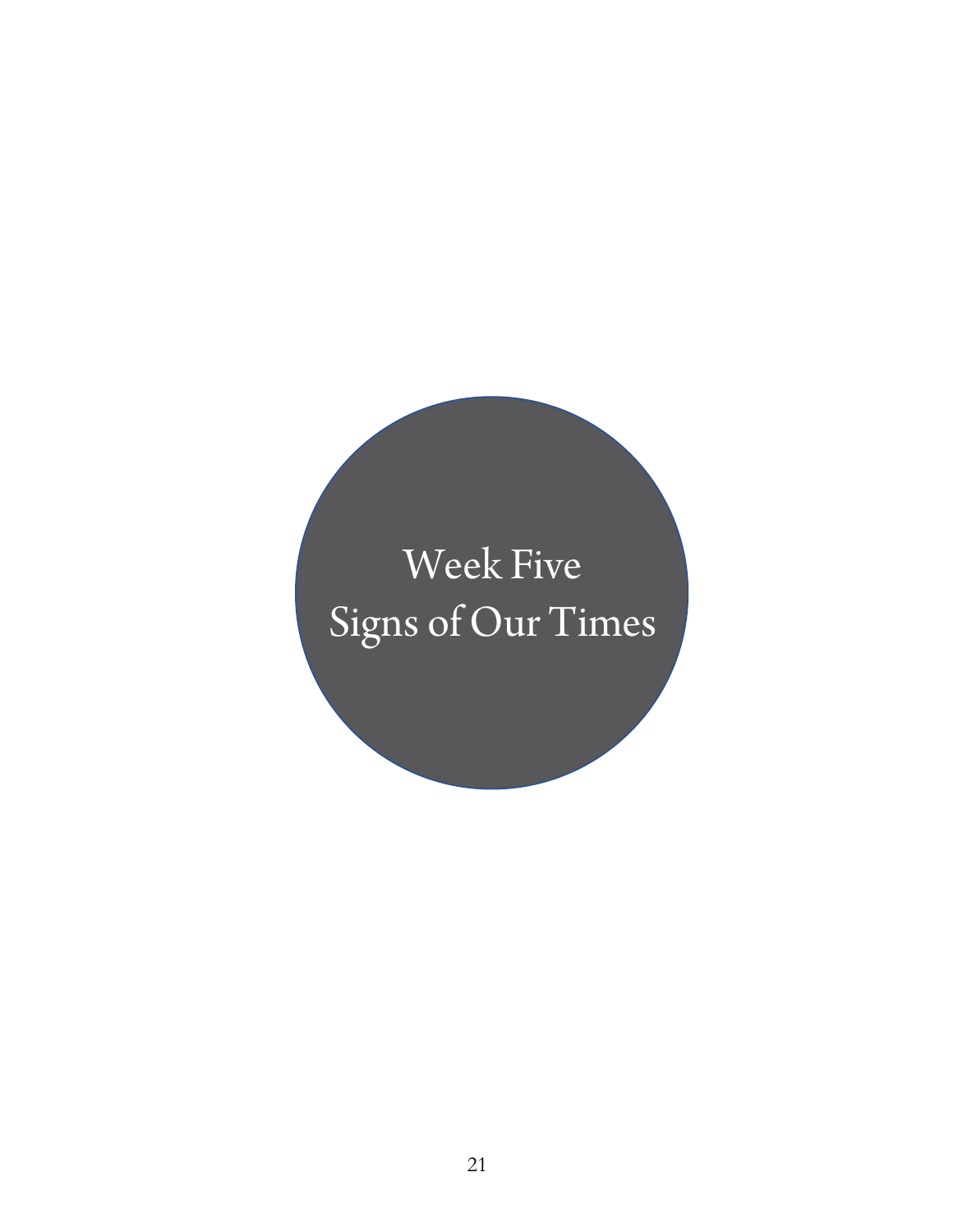This week you'll be leading a discussion of Chapters 7 and 8 of *And Then the End Will Come*. These chapters consider four clues arising from our culture, including the increasing wickedness we see around us; the rapid rise in human travel and knowledge in our day, our frantic pursuit of peace and safety, and the intensification of false teaching and apostasy in the church in these last days. Be sure to read Chapters 7 and 8 and do the daily exercises in the *Personal Study Guide* before you lead your group.

#### **Main Ideas**

You want your group to capture this key idea this week:

1. That the Bible's descriptions of the condition of the world in the day of the Lord's return—increasing wickedness, travel and knowledge, desire for peace and safety, and false teaching and apostasy—matches our modern western culture precisely.

### **Key Scriptures**

#### *Luke 17:26–30*

"Just as it was in the days of Noah, so also will it be in the days of the Son of Man. People were eating, drinking, marrying and being given in marriage up to the day Noah entered the ark. Then the flood came and destroyed them all.

"It was the same in the days of Lot. People were eating and drinking, buying and selling, planting and building. But the day Lot left Sodom, fire and sulfur rained down from heaven and destroyed them all.

"It will be just like this on the day the Son of Man is revealed."

#### *Daniel 12:1-4 (NASB 95)*

"Now at that time Michael, the great prince who stands guard over the sons of your people, will arise. And there will be a time of distress such as never occurred since there was a nation until that time; and at that time your people, everyone who is found written in the book, will be rescued. Many of those who sleep in the dust of the ground will awake, these to everlasting life, but the others to disgrace and everlasting contempt. Those who have insight will shine brightly like the brightness of the expanse of heaven, and those who lead the many to righteousness, like the stars forever and ever. But as for you, Daniel, conceal these words and seal up the book until the end of time; many will go back and forth, and knowledge will increase."

#### *1 Thessalonians 5:1–3*

Now, brothers and sisters, about times and dates we do not need to write to you, for you know very well that the day of the Lord will come like a thief in the night. While people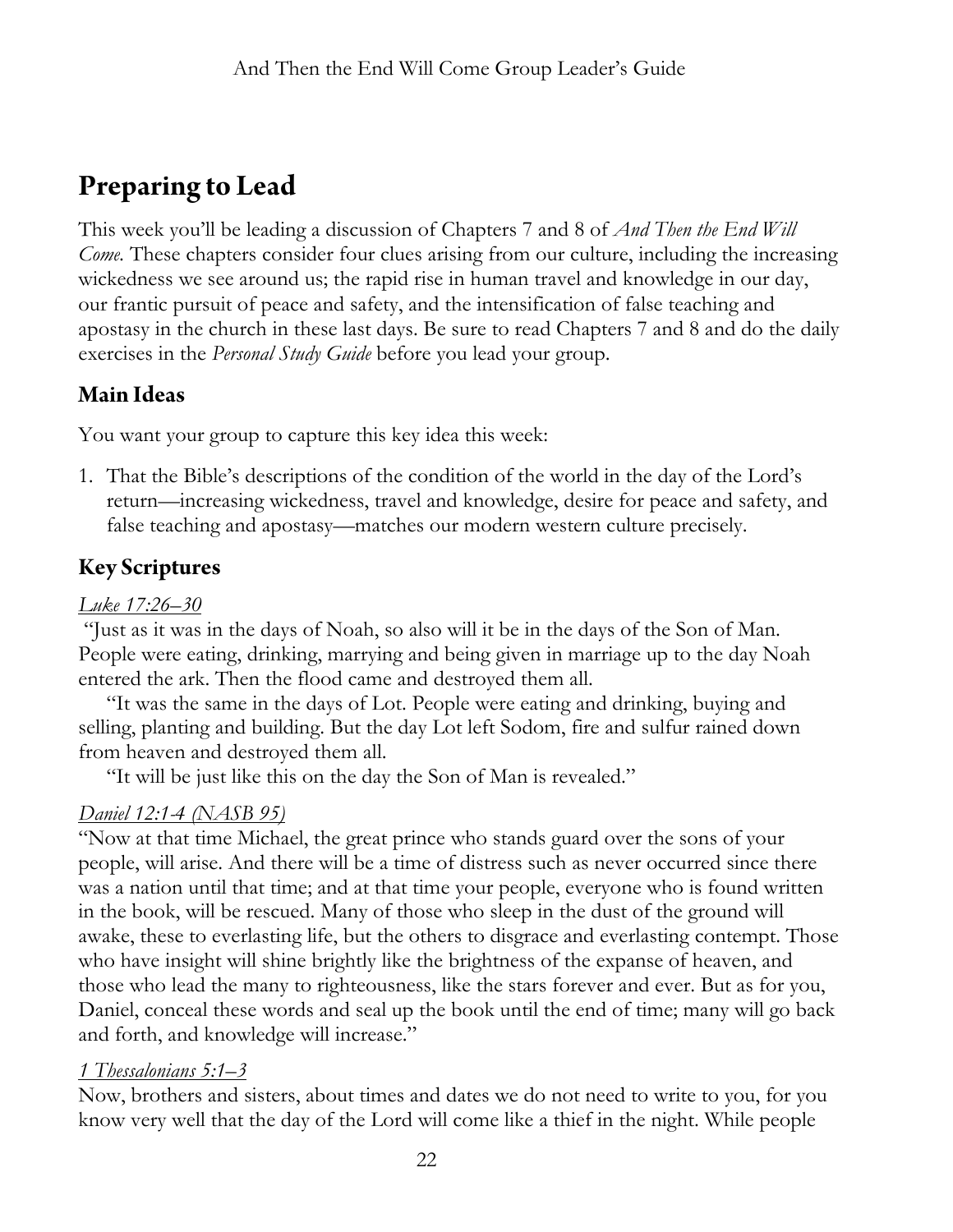are saying, "Peace and safety," destruction will come on them suddenly, as labor pains on a pregnant woman, and they will not escape.

#### *Matthew 24:9-13*

"Then you will be handed over to be persecuted and put to death, and you will be hated by all nations because of me. At that time many will turn away from the faith and will betray and hate each other, and many false prophets will appear and deceive many people. Because of the increase of wickedness, the love of most will grow cold, but the one who stands firm to the end will be saved.

#### *1 Timothy 4:1–3*

The Spirit clearly says that in later times some will abandon the faith and follow deceiving spirits and things taught by demons. Such teachings come through hypocritical liars, whose consciences have been seared as with a hot iron.

#### **Be Ready For…**

Expect to encounter these issues in your discussion:

- 1. The section on peace and safety could be offensive to some. Some may think that the book overstates the world's reaction to Covid-19 or the culture's overall pursuit of peace and safety. The problem is that because we are immersed in the culture, it can be hard to see how much it is changing with regard to these things. You don't want to argue with them but instead refocus on why God's people should not be troubled or afraid (John 14:27).
- 2. Some may object to the idea that our western culture is like the "days of Noah" or the "days of Lot." If anyone raises this objection, ask them to explain why they feel the way they do. Ask others in the group to respond with their opinions. You might wrap up that conversation by asking whether it's true that direction of the culture is toward "the days of Noah" even if we aren't there yet.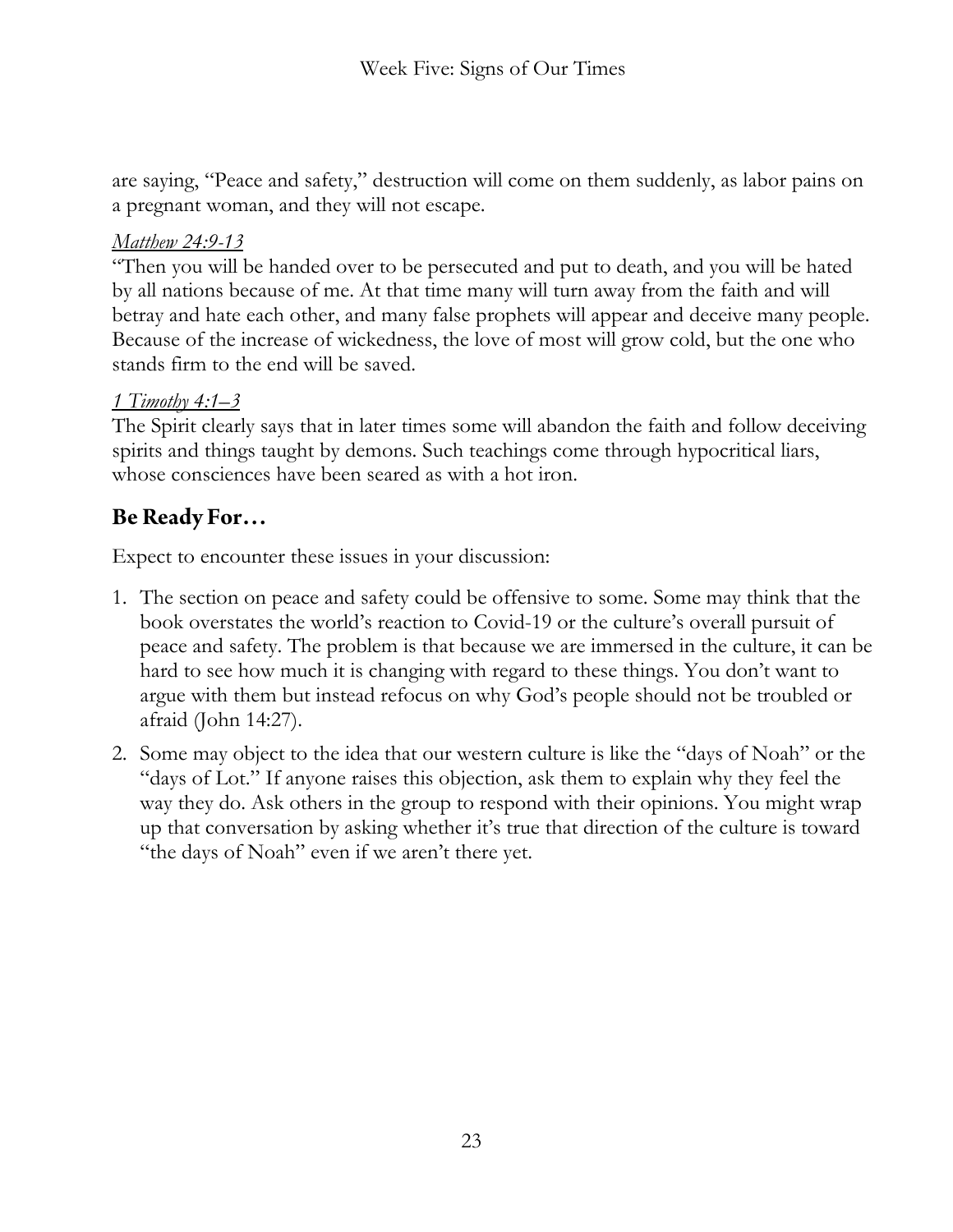## **Ice Breaker(10 Minutes)**

1. Think about how you personally have benefitted from the explosion of knowledge and technology in our day. What are some things that you've been blessed by that people 100 or 200 years ago would have regarded as science fiction?

## **Video (10 minutes)**

## **Explore (15 Minutes)**

- 1. What would you point to as the greatest moral evils of western culture? Do you see those things increasing or decreasing? Is the rate of change growing or slowing?
- 2. The book presents a number of examples of the increasing pursuit of safety in our culture. Do you agree with these examples? Are there any you don't agree with? Can you think of others that you've seen?
- 3. Is it hard for you to imagine that persecution might increase in the US in the coming years? Why? What do you think the church may be persecuted for? If this occurs, how should the church respond?
- 4. What are some examples of "destructive heresies" and "things taught by demons" (1 Tim 4:1) that are deceiving people today?
- 5. In 2 Thessalonians 2, Paul speaks of something he calls "the rebellion." What would a rebellion in the culture against God look like? A rebellion in the church? Do you see signs of those things happening today?

## **Apply (25 Minutes)**

- 1. It's easy to be discouraged by the declining condition of our culture. But it is also easy to get caught up personally in that decline. Are there any ways you see that you are being "conformed to the pattern of this world" as it sinks? What steps might you take to separate yourself from those things?
- 2. Have you ever experienced persecution as a result of your faith? Tell the story. How does the prospect of facing serious persecution in the coming years make you feel?
- 3. Jesus says in John 14:27 "Do not let your hearts be troubled and do not be afraid." How well are you obeying this command? Are there things that trouble your heart? Things that you fear? How can you overcome those things?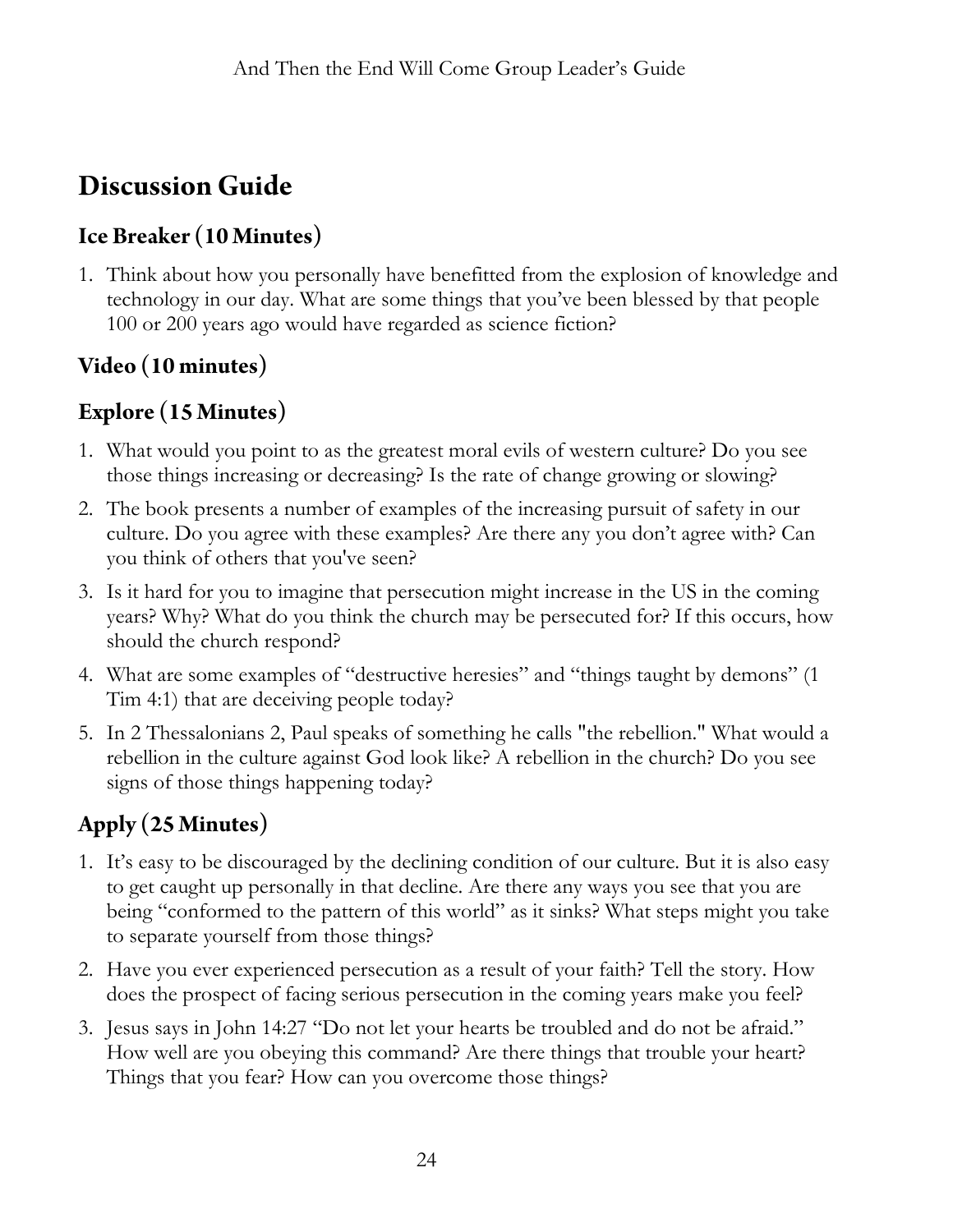# Week Six What Kind of People?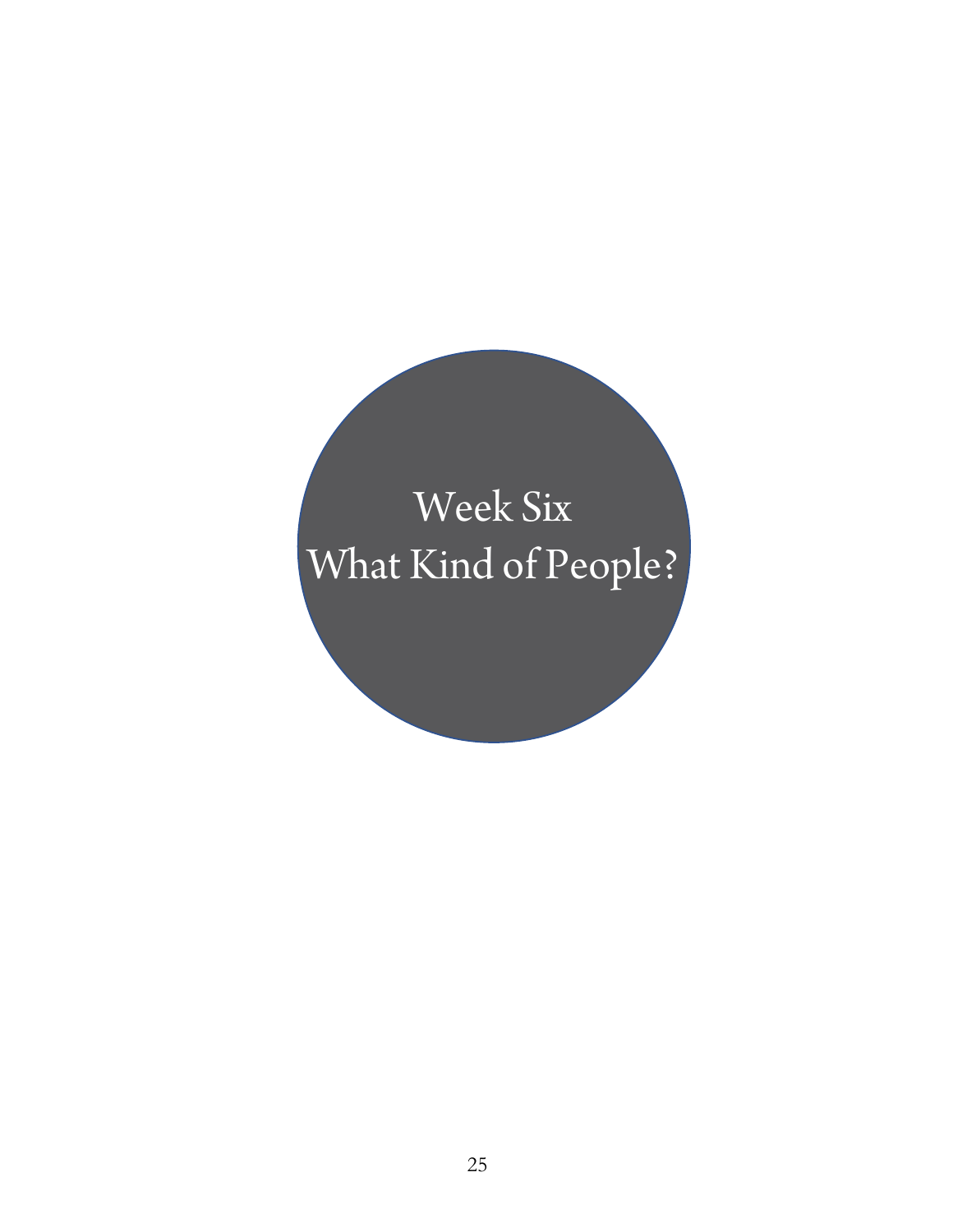Chapter 11 of *And Then the End Will Come* tackles the "So what?" question: If it's true that Jesus may be coming back soon, what does that mean to me? How should I be living? What kind of person ought I to be as I prepare to meet my Lord and Savior?

Because this week's study is about preparing ourselves, we've combined the "Explore" and "Apply" questions, so that each question both explores and applies the scriptures.

Please read Chapter 11 and do the daily lessons in the *Personal Study Guide* before you lead.

### **Main Ideas**

You want your group to capture these key ideas this week:

1. If it is true that Jesus is coming soon, it is time for his people to get ready for his coming. The Bible has many instructions about how we should be living in the days of Jesus' return, and we want to take these instructions seriously, and apply them to our lives, as that day draws near.

## **Key Scriptures**

#### *2 Peter 3:10-13*

But the day of the Lord will come like a thief. The heavens will disappear with a roar; the elements will be destroyed by fire, and the earth and everything done in it will be laid bare. *Since everything will be destroyed in this way, what kind of people ought you to be? You ought to live holy and godly lives as you look forward to the day of God and speed its coming.* That day will bring about the destruction of the heavens by fire, and the elements will melt in the heat. But in keeping with his promise we are looking forward to a new heaven and a new earth, where righteousness dwells.

#### *1 Peter 4:7 (ESV)*

"The end of all things is at hand; therefore *be self-controlled and sober-minded* for the sake of your prayers."

#### *Matthew 24:9-13*

"Then you will be handed over to be persecuted and put to death, and you will be hated by all nations because of me. At that time many will turn away from the faith and will betray and hate each other, and many false prophets will appear and deceive many people. Because of the increase of wickedness, the love of most will grow cold, *but the one who stands firm to the end will be saved*.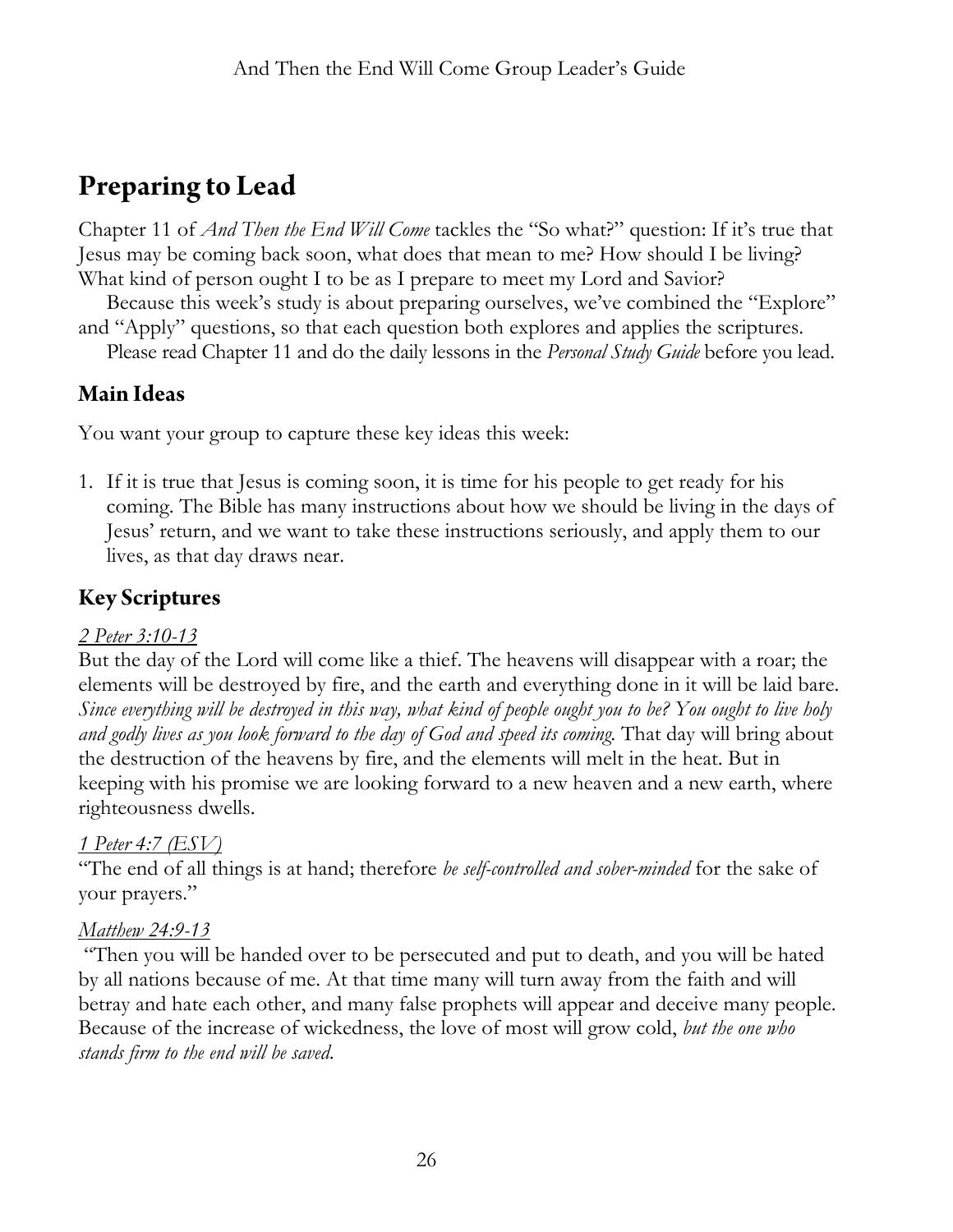#### *Hebrews 10:23–25*

23 Let us hold unswervingly to the hope we profess, for he who promised is faithful. 24 And let us consider how we may spur one another on toward love and good deeds, 25 not giving up meeting together, as some are in the habit of doing, but encouraging one another—and all the more as you see the Day approaching.

#### *Matthew 6:16-19*

"Do not store up for yourselves treasures on earth, where moths and vermin destroy, and where thieves break in and steal. But store up for yourselves treasures in heaven, where moths and vermin do not destroy, and where thieves do not break in and steal. For where your treasure is, there your heart will be also.

#### *2 John 2:28*

And now, dear children, continue in him, so that when he appears we may be confident and unashamed before him at his coming.

### **Be Ready For…**

There should not be significant disagreement or confusion about the ideas covered in this week's discussion.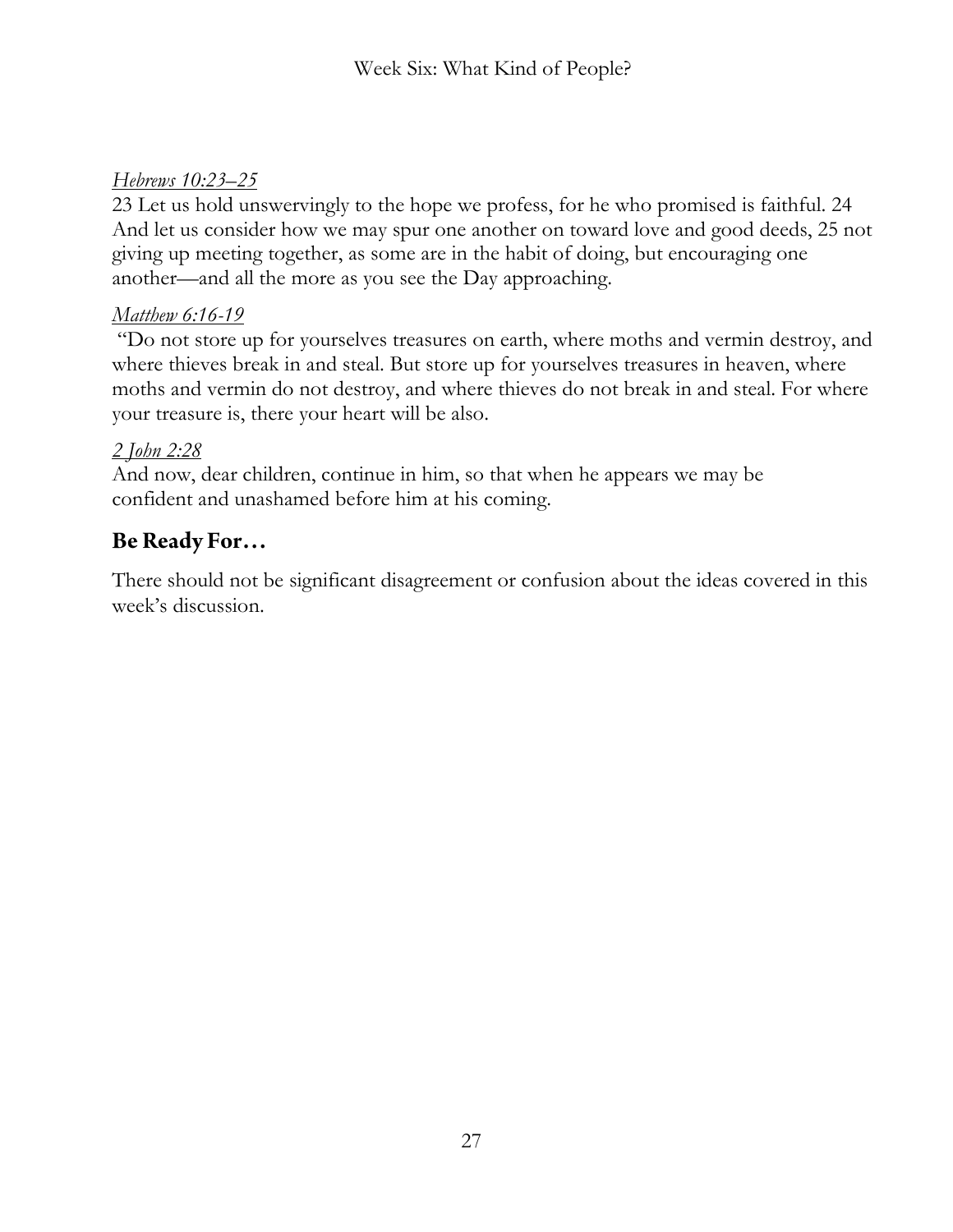### **Ice Breaker(10 minutes)**

1. Tell us about a time when you prepared for some big event—a presentation you had to give, a special occasion like a wedding, or perhaps a vacation. What did you do to get ready? Why did you invest the time and effort required to get ready for that thing?

## **Video (10 minutes)**

## **Explore and Apply (40 Minutes)**

- 1. 2 Peter 3:11-12 says we should live "holy and godly lives as you look forward to the day of God and speed its coming." What does "holy" mean to you? "Godly"? What does a holy and godly life look like? How well are you doing? What one thing could you do or change to make your life more holy and godly?
- 2. Hebrews 10:24-25 says "Let us . . . not giving up meeting together, as some are in the habit of doing, but encouraging one another—and all the more as you see the Day approaching." Why is it important to be connected with other believers? Are you regularly meeting with other believers? How well connected are you to them?
- 3. The Bible teaches that God has equipped all believers with spiritual gifts for the good of our fellow believers. What gift or gifts has God given you? How are you using them? Are there opportunities for you to use them even more?
- 4. According to Titus 2, where does the power "to say 'No' to ungodliness and worldly passions, and to live self-controlled, upright and godly lives in this present age" come from? How does that work?
- 5. What are some things we will be required to stand firm against in the last days? As you think about this list, how well prepared do you feel to stand firm? What might you do to strengthen yourself to stand?
- 6. 2 John 2:28 says, "And now, dear children, remain in fellowship with Christ so that when he returns, you will be full of courage and not shrink back from him in shame." What does it mean to "remain" in Christ? How well are you doing at "remaining in him? What might you do to "remain" better?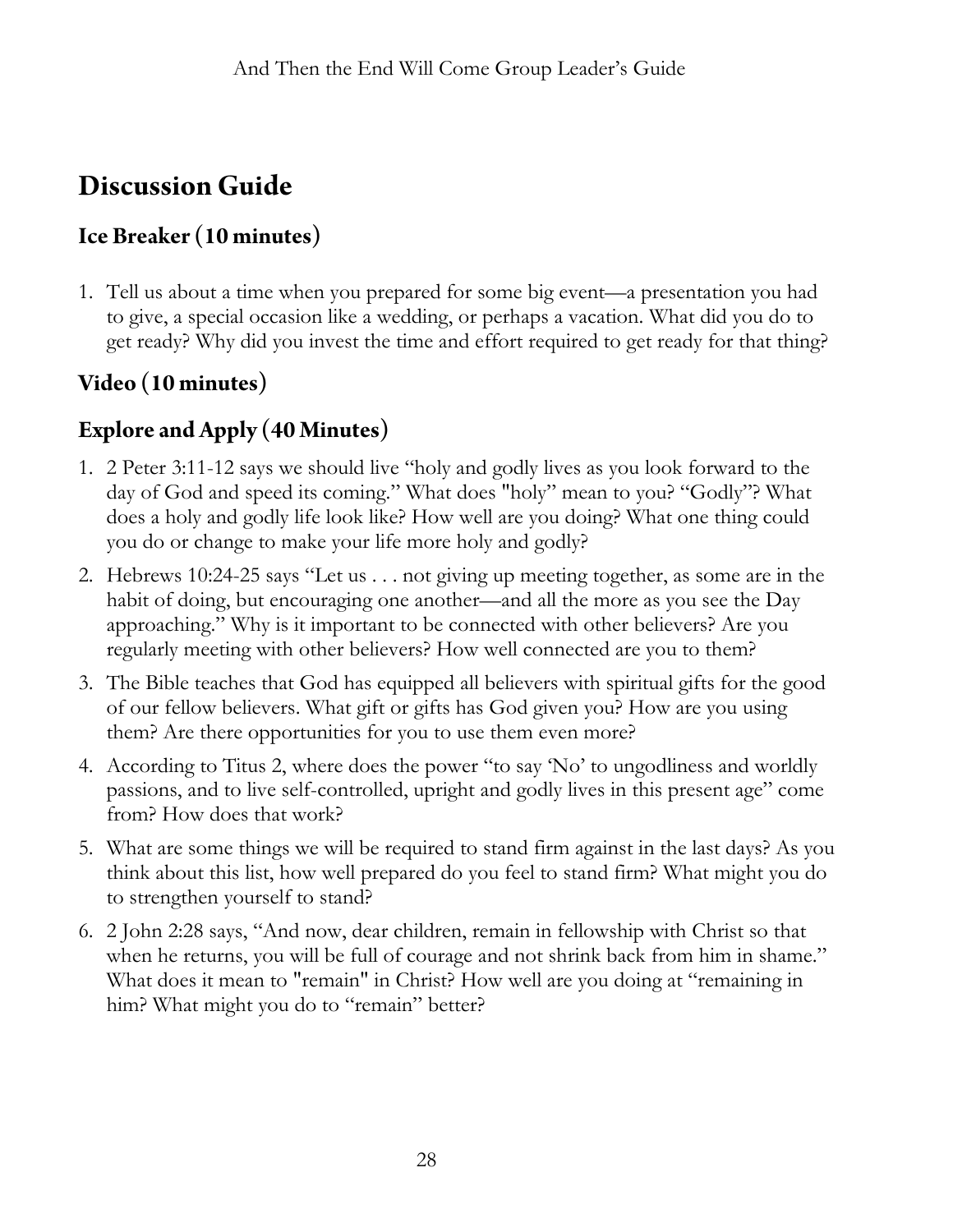# Week Seven No Eye Has Seen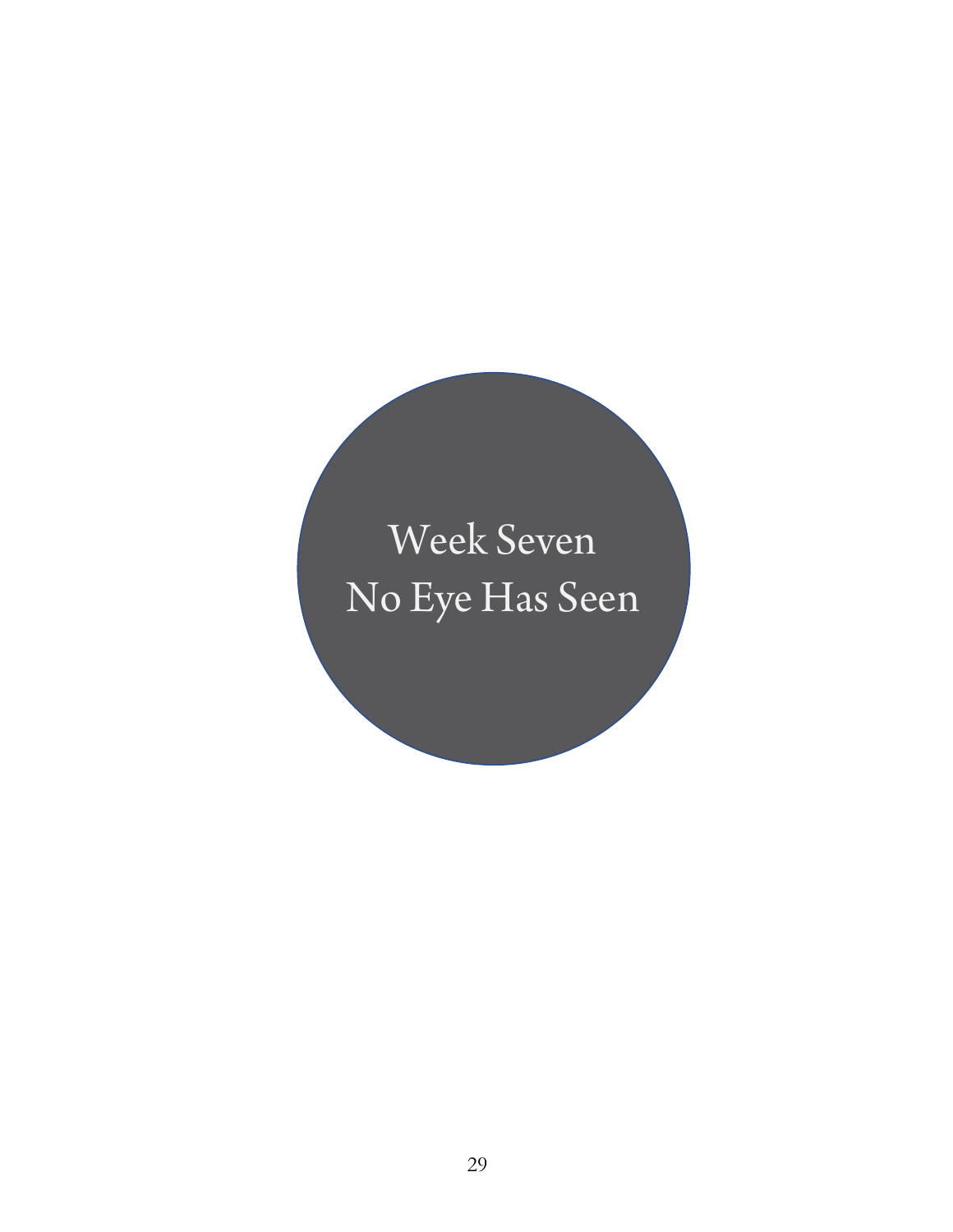*And Then the End Will Come* ends with a look ahead at the amazing things God has prepared for his people: new, spiritual bodies; permanent victory over sin and death; eternal rewards; a new heaven and a new earth; and an eternity of intimacy with him. The Bible says these things are so wonderful that no one can even imagine how spectacular they will be. Read Chapter 12 and do the daily lessons in the *Personal Study Guide* before you lead your group.

### **Main Ideas**

You want your group to capture these key ideas this week:

- 1. God has prepared astoundingly good things for his people in eternity.
- 2. God's word promises that the actual experience of eternity will be beyond even the things described in it—that "no eye has seen, no ear has heard, and no mind has imagined what God has prepared for those who love him."
- 3. We should therefore look forward eagerly to the coming of Christ and, with him, our eternal existence.

## **Key Scriptures**

#### *1 Corinthians 15:51–52*

Listen, I tell you a mystery: We will not all sleep, but we will all be changed—in a flash, in the twinkling of an eye, at the last trumpet. For the trumpet will sound, the dead will be raised imperishable, and we will be changed.

#### *1 Corinthians 15:42–44*

So will it be with the resurrection of the dead. The body that is sown is perishable, it is raised imperishable; it is sown in dishonor, it is raised in glory; it is sown in weakness, it is raised in power; it is sown a natural body, it is raised a spiritual body.

#### *Galatians 5:17 (NLT)*

The sinful nature wants to do evil, which is just the opposite of what the Spirit wants. And the Spirit gives us desires that are the opposite of what the sinful nature desires. These two forces are constantly fighting each other, so you are not free to carry out your good intentions.

#### *2 Corinthians 5:10*

For we must all appear before the judgment seat [bema] of Christ, so that each of us may receive what is due us for the things done while in the body, whether good or bad.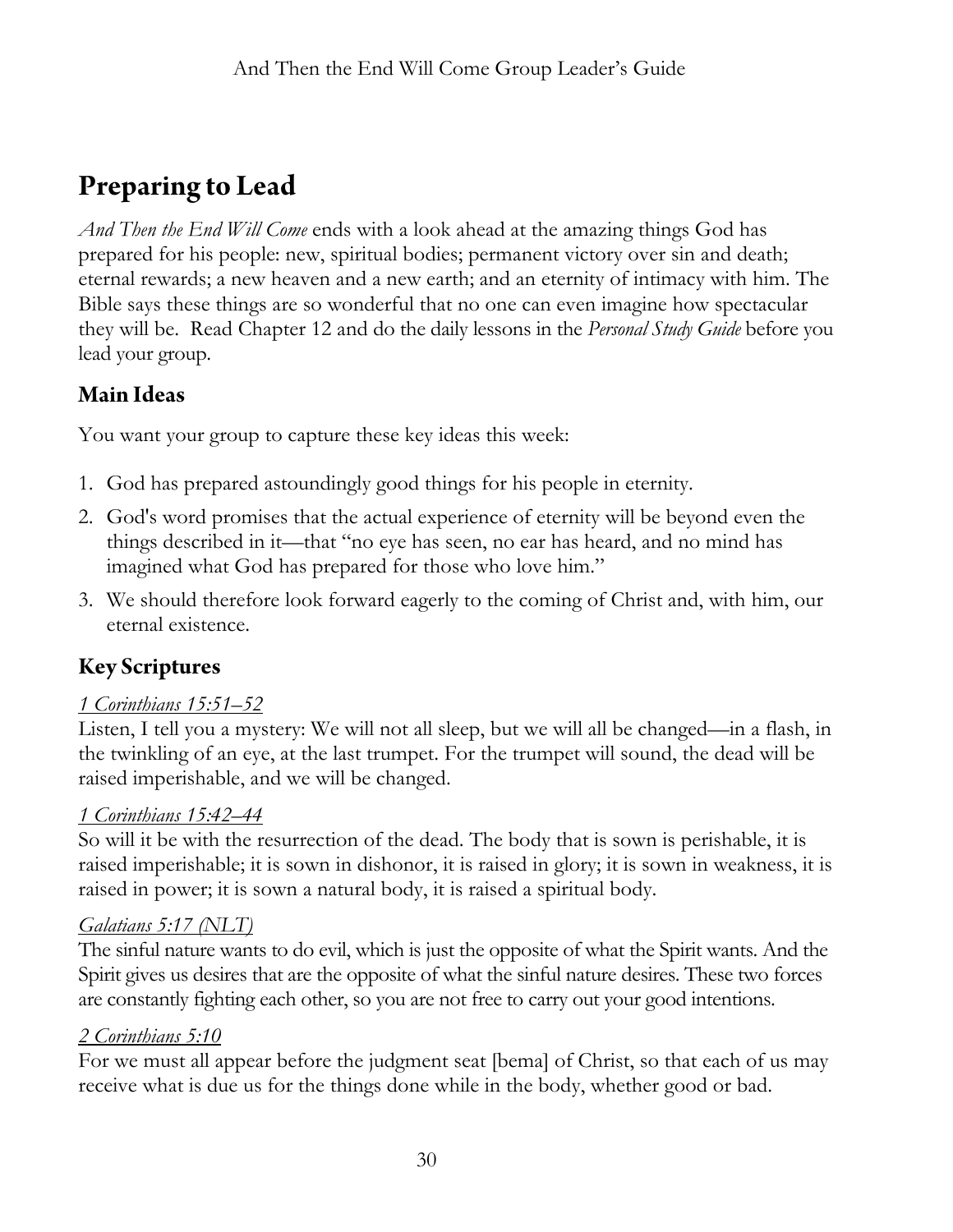#### *Revelation 21:1-7, 9-11, 22-27*

Then I saw "a new heaven and a new earth," for the first heaven and the first earth had passed away, and there was no longer any sea. I saw the Holy City, the new Jerusalem, coming down out of heaven from God, prepared as a bride beautifully dressed for her husband. And I heard a loud voice from the throne saying, "Look! God's dwelling place is now among the people, and he will dwell with them. They will be his people, and God himself will be with them and be their God. 'He will wipe every tear from their eyes. There will be no more death' or mourning or crying or pain, for the old order of things has passed away."

He who was seated on the throne said, "I am making everything new!" Then he said, "Write this down, for these words are trustworthy and true."

He said to me: "It is done. I am the Alpha and the Omega, the Beginning and the End. To the thirsty I will give water without cost from the spring of the water of life. Those who are victorious will inherit all this, and I will be their God and they will be my children . . .

```
1 Corinthians 2:9 (NLT)
```
"No eye has seen, no ear has heard, and no mind has imagined what God has prepared for those who love him."

## **Be Ready For…**

Expect to encounter these issues in your discussion:

- 1. Many people have only a vague understanding of what the Bible says about eternity. Many assume that we will live forever as disembodied spirits in "heaven;" they have not been taught that we will have new, spiritual bodies and live on a new, physical earth forever. If someone raises this issue, you'll want to steer them to what the Bible says about our eternal existence in 1 Corinthians 15 and Revelation 19, 20, 21, and 22.
- 2. Some people have not been taught that God has promised to reward us for the good works we have done for him in this life. They might object to the idea of eternal rewards on several grounds: that we don't deserve them; that heaven is a sufficient reward; or that rewards are an inferior motivation for our good works. Again, if someone raises this issue, you'll want to point them to what the Bible says about rewards in Matthew 16, 2 Corinthians 5, Hebrews 6, Revelation 22:12, and other scriptures.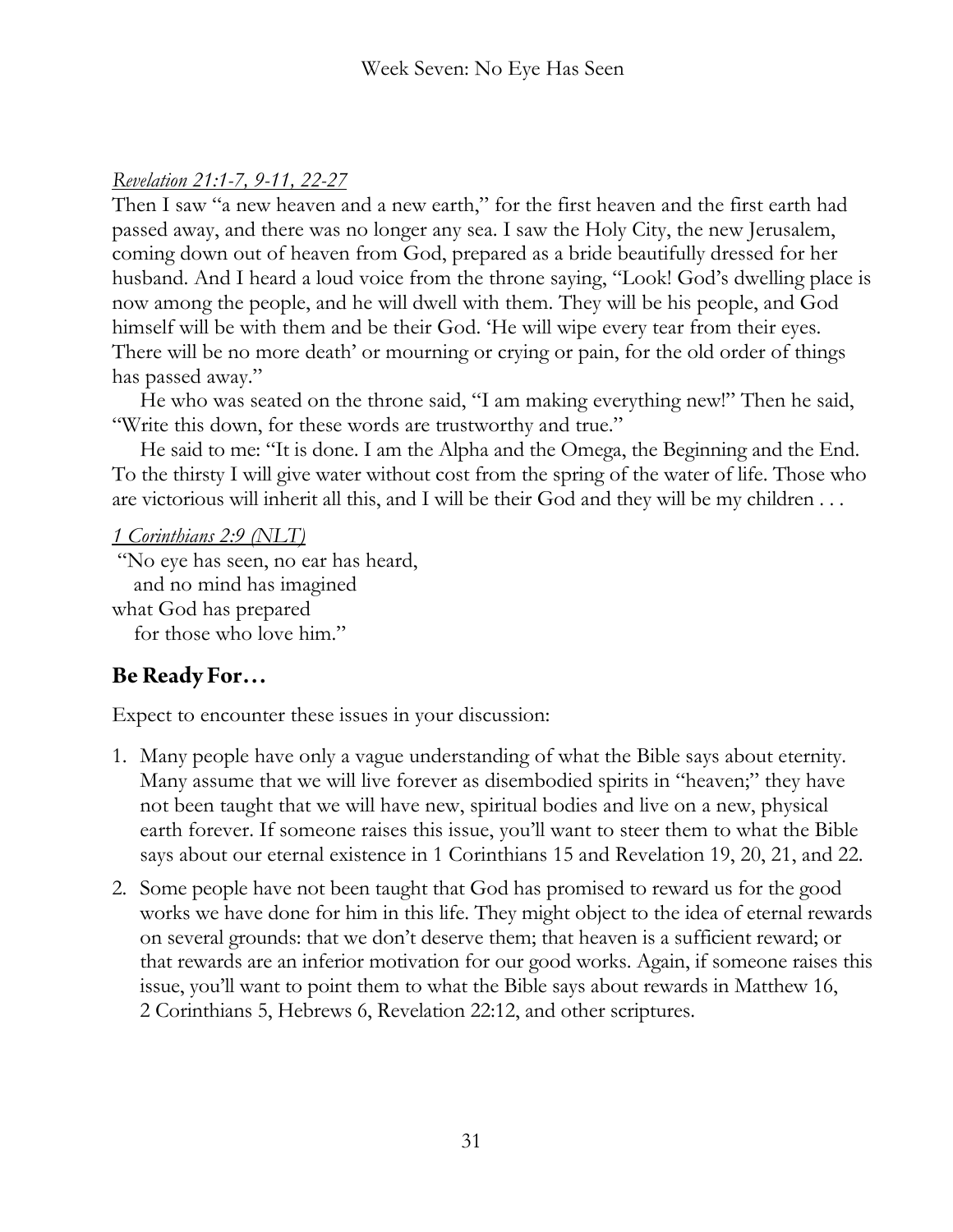## **Ice Breaker(10 minutes)**

1. Tell us about something you're looking forward to: a birthday, the birth of a child or grandchild, a vacation, a sporting event, or something else. Why are you looking forward to that thing?

## **Explore**

- 1. Many Christians believe that we will live forever as disembodied spirits, but that is not what the Bible teaches. Why do you think so many people misunderstand this?
- 2. Can you relate to the struggle described in Galatians 5 and Romans 7? Is there a particular part of your life where you feel that conflict most acutely—where you "want to do good, (but) evil is right there with" you? How does it feel to know that the new bodies we will receive at the rapture will no longer have a sin nature—that the internal struggle will be over?
- 3. Does it make you uncomfortable to think that God will reward you for the good works you've done for him? Why? How do you reconcile your feelings with what God's word says about rewards? Does the promise of rewards encourage you to seek more ways you can serve and honor God?
- 4. What do you think John means when he says, "They will be his people, and God himself will be with them and be their God"? Isn't that already true? How will it be truer in eternity?
- 5. Read though Revelation 21, making a list of the amazing things John mentions about the New Jerusalem. Is there anything that stands out to you?
- 6. Do you consider verses Revelation 22:12-16 to be a promise? What is the promise? How confident are you that it will be kept? Why are you so confident?

## **Apply**

- 1. As you think about the various things we've discussed, are you more eager for the return of Christ?
- 2. What is the most significant or impactful thing you learned from reading this book? How has that affected you? What will you change in your life in response?